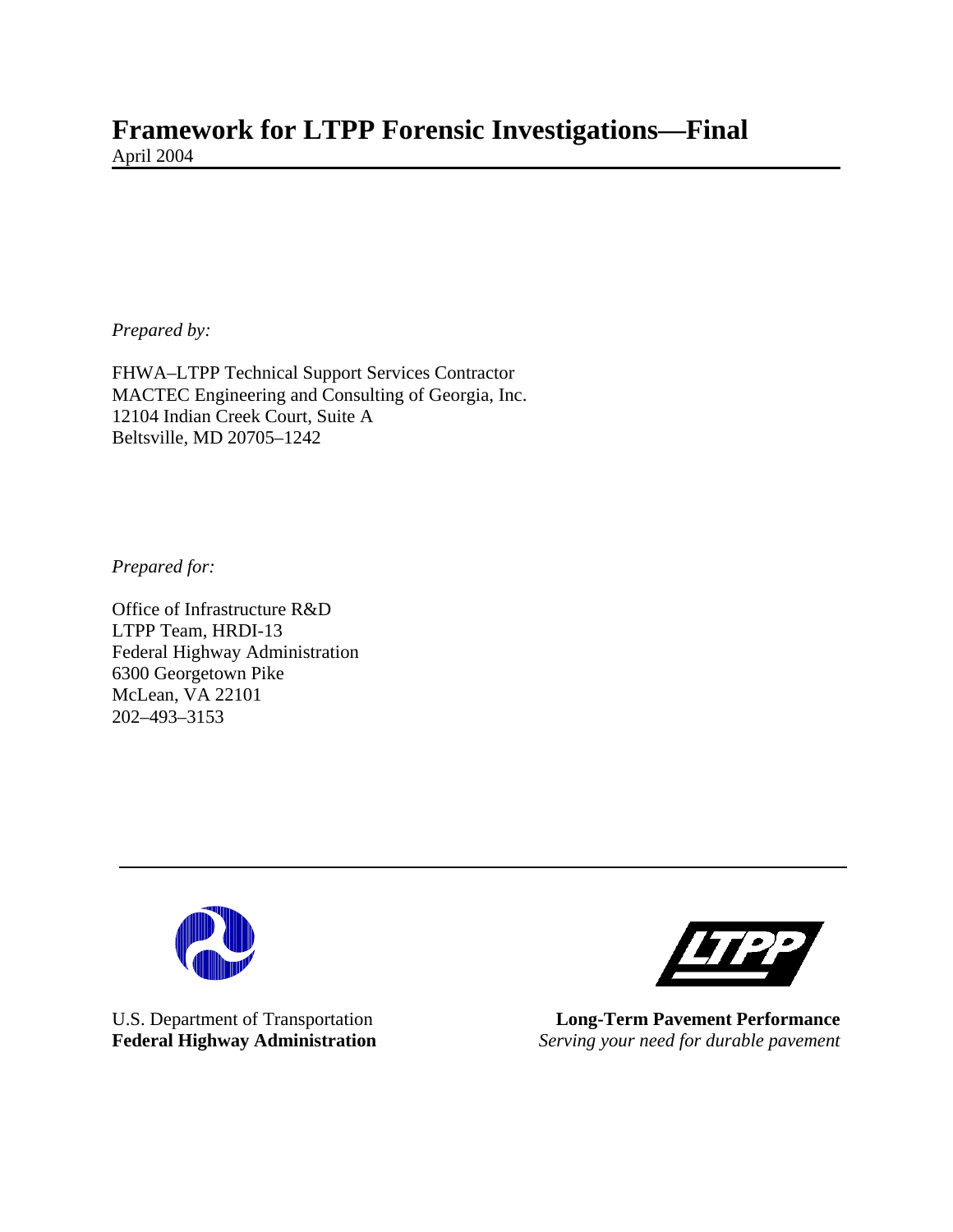## **Framework for LTPP Forensic Investigations**

## **Background**

The idea of forensic investigations has been discussed within the Long-Term Pavement Performance (LTPP) program for many years. The concept is that after a test section has gone out of service or is scheduled for rehabilitation, a forensic-type investigation should be performed to examine the details surrounding the causes and mechanisms of distress. In cases where the test section is going out of study or is scheduled for rehabilitation for reasons other than pavement failure, forensic investigations can also be performed to examine what worked and why.

Accordingly, the purpose of this document is to provide a framework for forensic investigations at LTPP test sections. The framework is intended to promote consistency and uniformity within the program and to ensure that maximum benefit is derived from the investigations. The word "framework" was purposely chosen over "plan" because no two sections are alike and therefore a unique, detailed plan cannot be developed that applies to all LTPP test sections. A key element of the framework detailed in this document is the development of a forensic plan tailored to each test section. Another key element of the framework is that, as appropriate, it goes beyond the distress mechanism investigations and addresses the collection of missing or desirable test section data.

Because each test section is unique and no two investigations will be the same, the development of tables in the LTPP pavement performance database to store forensic data is not envisioned at this time. Thus, the primary mechanism for dissemination of the forensic investigation results will be technical reports. Production of a "Forensic Investigations CD–ROM" may be considered later, depending on the actual number of investigations performed. Likewise, future consideration will be given to including a new table in the database listing test sections where a forensic investigation has been performed and whether an associated report is available.

Besides the report, additional missing or desirable data will be collected as part of the investigations and, when possible, entered into the existing database tables.

## **Investigation Framework**

The proposed LTPP forensic investigation framework consists of the following three elements:

- 1. Recommendation for forensic investigation.
- 2. Development of forensic investigation plan.
- 3. Implementation of forensic investigation plan.

This document provides details on the activities to be performed in each element and the assignment of responsibilities.

#### **1. Recommendation for Forensic Investigation**

The LTPP program is nearing its 16-year mark. The number of active test sections in the program, which once totaled almost 2,500, is rapidly decreasing and the number of sections being rehabilitated or going out of study is expected to accelerate in the coming years. Ideally, forensic investigations would be performed on all test sections going of out of study. However, this will not be possible using only LTPP program funding because of current and anticipated constraints. Thus, a decision on whether to proceed with forensic investigations will need to be made on a section-by-section basis.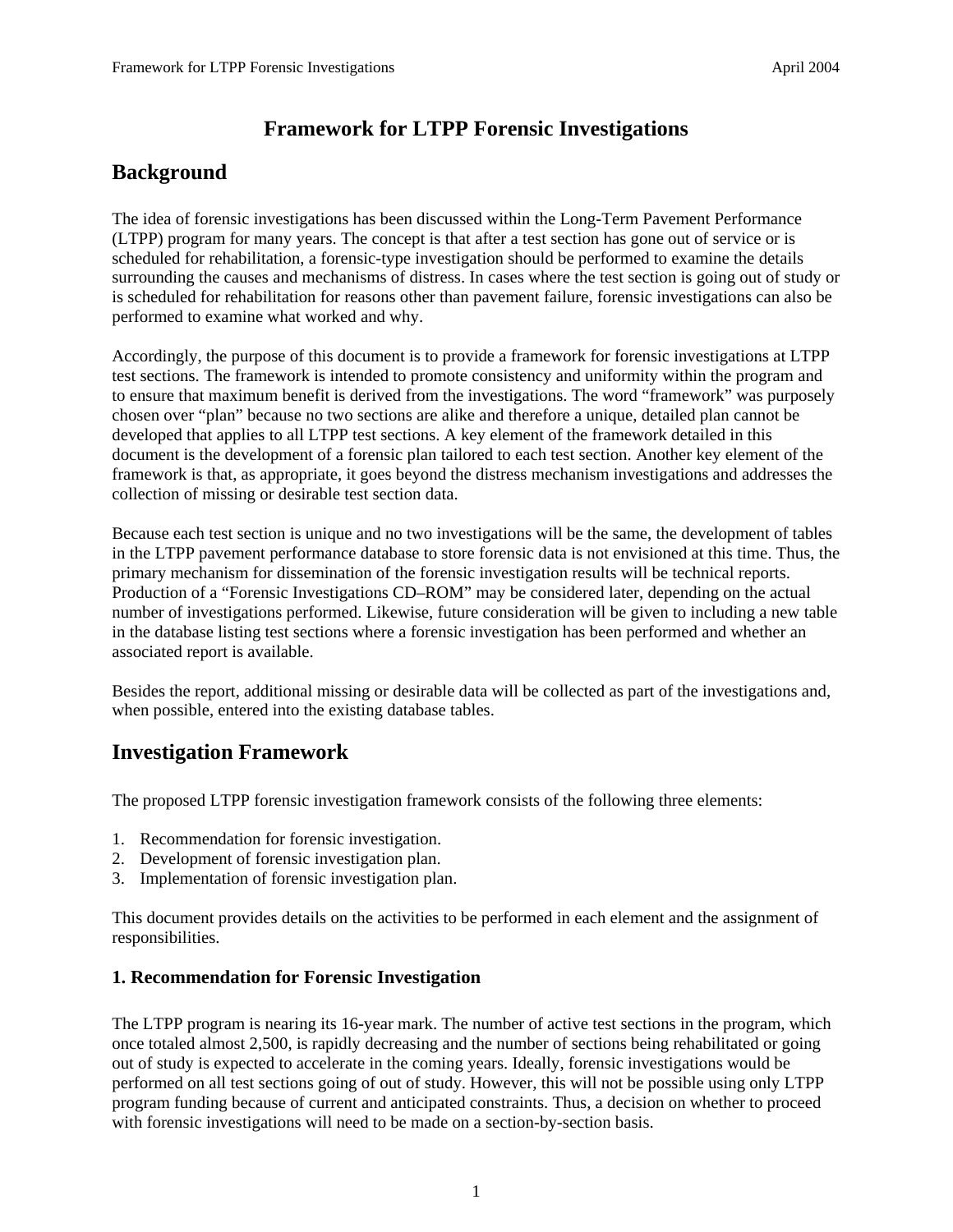#### *Assessment of Data Availability*

The first step in the decisionmaking process is to assess both the quantity and quality of data available in the database for the test section in question. The purpose of this assessment is twofold:

- 1. To compile pertinent information such as pavement structure (layer thicknesses, material types, material characteristics), traffic loads/volumes, existing pavement condition and performance history (distress, roughness, structural capacity), and climatic conditions for use, if needed, in development of a detailed forensic plan.
- 2. To compile a list of missing or questionable data that may be addressed as part of the forensic investigation (e.g., missing materials data or layer thickness information).

The product of this step is a test section report detailing the results of the assessment in terms of the two issues addressed above. The LTPP regional support contractors (RSCs) are responsible for completing the test section report.

#### *Assemble Forensic Team*

The next step in the process is to assemble a forensic team to help with the decision and, depending on the decision, to help develop and implement a forensic plan. The forensic team shall consist, at a minimum, of the following:

- One or more RSC representatives intimately familiar with the test section and its performance history or with forensic investigation experience.
- One or more highway agency representatives familiar with the test section who can help facilitate the forensic investigation or who have experience with forensic investigations.
- FHWA LTPP Team and other FHWA staff members who are in a position to make decisions or delegate tasks or who are experienced in forensic investigations.
- Additional personnel who, depending on test section conditions, may contribute to the forensic investigation (e.g., ground-penetrating radar (GPR), materials, and/or forensic experts).

The RSC offices, in cooperation with the FHWA LTPP Team, are responsible for assembling the forensic team. The RSC offices will nominate a team leader, subject to approval by the FHWA.

#### *Decision Process*

Once the team is finalized, each member of the forensic team will receive a copy of the test section report. The team will then be required to decide whether a forensic investigation will be conducted on the test section in question. Critical issues to consider when making this decision include the following:

- Benefit to the LTPP program (e.g., will it lead to collection of critical data currently missing in the database, will it help explain causes of pavement failure not apparent from available data, or are other supporting critical data available for the site?).
	- *Note*: A test section will be considered for forensic investigation only if it meets the minimum data completeness requirements for monitoring categories S1, S2, or G, as specified in *LTPP Directive GO-19: LTPP Data Completeness Assessment and Monitoring Adjustment Process.* If a test section does not meet the minimum data requirements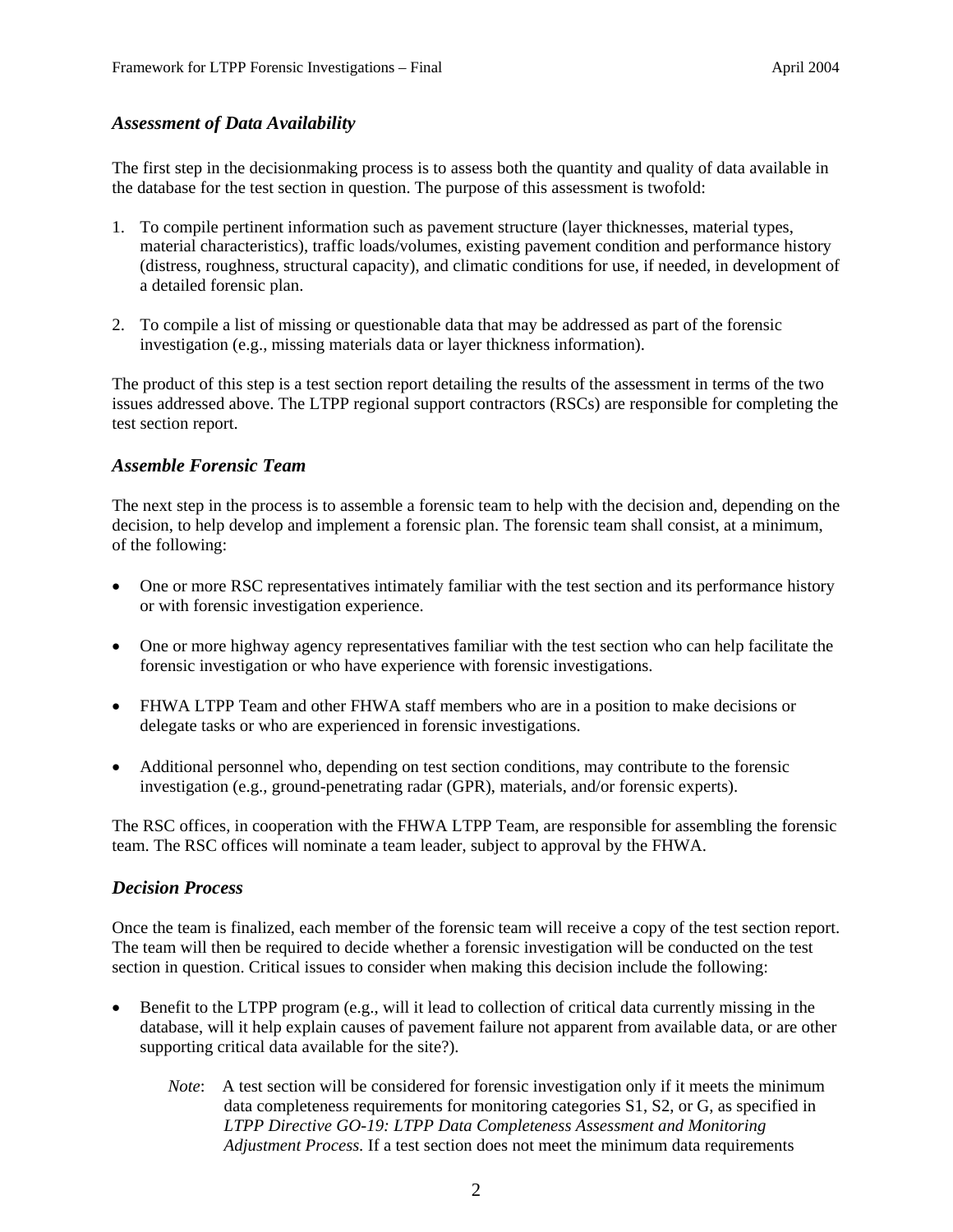before the forensic investigation but will meet them as a result of the investigation, then the test section is considered viable.

- Willingness of the highway agency to support forensic investigations; it is expected that not all highway agencies will be willing to support forensic investigations.
- Cost impact on LTPP program (e.g., will the LTPP program have to drop or delay other priority activities to carry out the forensic investigation?).

The relative importance of the sections to the overall program should be based on the following priority listing in order from highest to lowest. This is provided to help in cases where the final decision rests in selecting one or a few test sections from a group of many.

- 1. Seasonal Monitoring Program (SMP) test sections.
- 2. Category S1 and S2 test sections: Specific Pavement Studies (SPS) –1, –2, –5, –6, and –8.
- 3. Category G test sections: SPS–9 and General Pavement Studies (GPS) –1, –2, –3, –4, –5, –6B/C/D/S,  $-7B/C/D/F/R/S$ , and  $-9$ .
- 4. Category C test sections: SPS–3, –4, and –7 and GPS–6A and –7A.

The RSCs will work with highway agency and FHWA LTPP personnel to address the above (and other) issues to arrive at "go" or "no go" decision for the test section. A face-to-face meeting with the members of the forensic team may be required but is not mandatory. The background and results of the decision process should be recorded on the "LTPP Forensic Investigation Go–No Go Record" in Appendix A and retained by the RSC and copies provided to the FHWA LTPP team and the highway agency.

If a decision is made to proceed with a forensic investigation, the steps detailed in the remainder of this framework are to be followed.

#### **2. Development of a Forensic Investigation Plan**

Once a decision to proceed with an investigation is made, the next step is to develop a detailed forensic investigation plan. Toward this end, the forensic team will first conduct a preliminary site inspection to obtain information on site-specific conditions, distresses, likely causative mechanisms, and other factors needed to formulate a final plan. It is expected that the preliminary site inspection can be completed within a working day or less.

The RSCs are responsible for coordinating activities with the highway agency and forensic team, including scheduling of site inspection (date and time), logistic arrangements (hotel, meeting place, etc.), and setup of traffic control. In addition, the RSCs are responsible for assembling and compiling observations and/or notes made during the site inspection by forensic team members. During the preliminary site inspections, meetings with appropriate State and Federal highway agency officials should be considered to discuss logistics, site access, traffic control, material handling, material tests, and other practical considerations for developing the final plan.

A detailed forensic investigation plan, tailored to each test section, will then be developed based on the results of the data assessment (contained in the test section report) and the preliminary site inspection. Responsibility for developing the plan rests on the RSCs, but it should be closely coordinated with the FHWA LTPP Team, forensic team, and highway agency. Final review of the plan by the FHWA LTPP Team is required before its implementation.

The plan should consist of two parts:

1. Investigations aimed at examining the details surrounding the causes and mechanisms of distresses.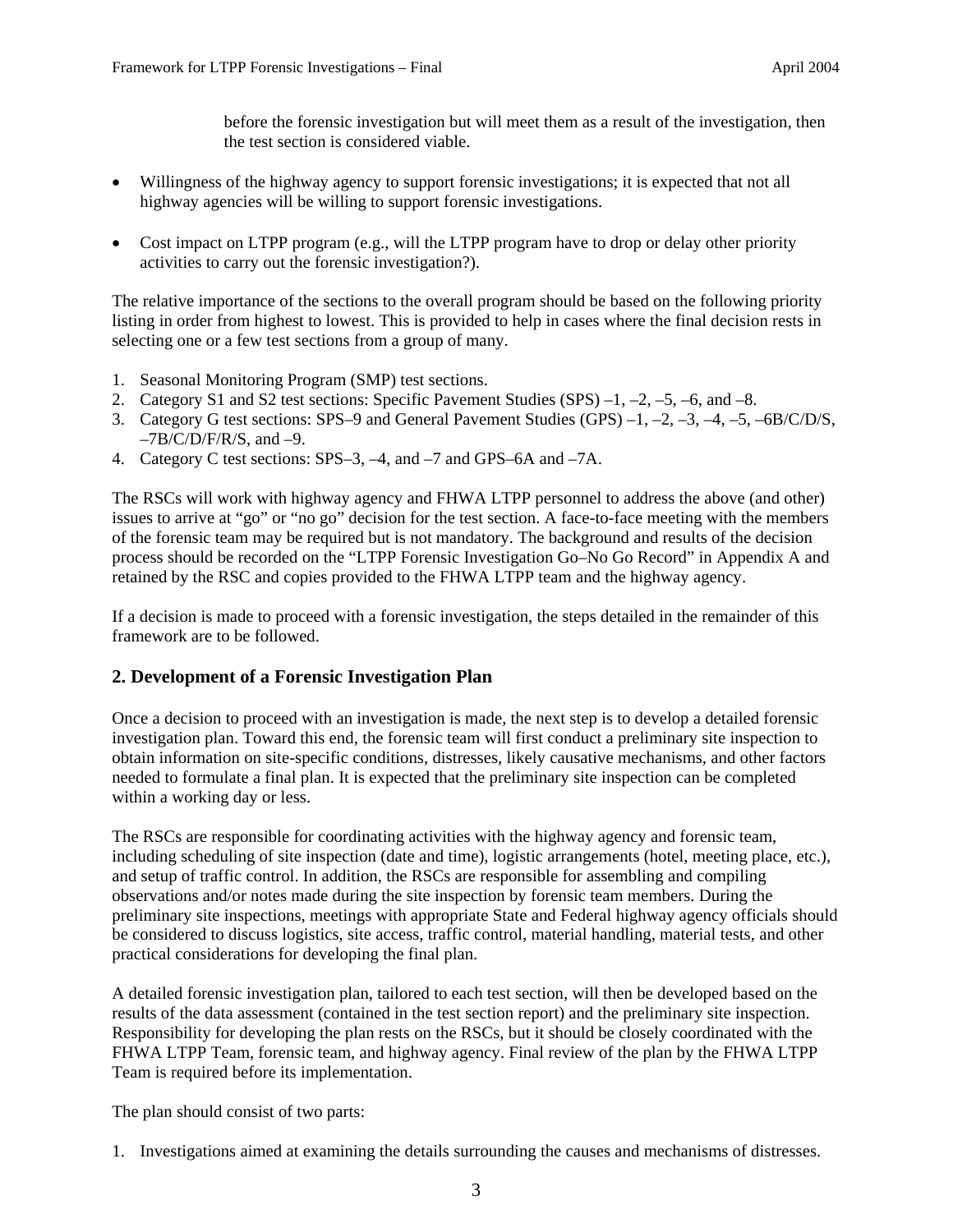2. Activities aimed at addressing missing, questionable, or desirable data.

#### *Distress Mechanism Investigations*

Some types of investigations and field tests that should be considered for this type of work include the following:

**Crack cores**: By coring through a crack it *may* be possible to determine the location of the crack starting point and if it extends completely through the bound surface layer.

**Rut trenches**: If rutting is the major distress, transverse trenches at selected locations can be used to determine which layer in the pavement structure contributed to the rutting mechanism.

**Drainage evaluation**: Depending on the specific features of the site, drainage evaluation can provide valuable supplemental information on likely distress mechanisms. On sites with in-pavement drainage features, it could also lead to the need for further functional drainage evaluation tests, such as water injection, video inspection of edge drains, and excavations of edge drains, lateral, and other features to examine them for signs of functionality and intrusion of fines.

**Joint seal evaluation**: Depending on the nature of the pavement structure, if a portland cement concrete (PCC) pavement has exhibited suspected moisture-related distresses at the joints, such as pumping, the Iowa vacuum joint seal tester can be used to evaluate condition of the seals.

**Voids under PCC pavements**: Slab removal and the Strategic Highway Research Program (SHRP) epoxy core test can be used to examine the extent and sources of possible voids. In addition, nondestructive techniques may be used, such as GPR or slab impulse response techniques.

**Joint/crack faulting and joint/crack width**: Excavation and removal of concrete around joints and cracks can be performed to allow inspection of the condition of steel reinforcement, dowel bars, and tie bars.

Table 1, "Distress Mechanism Investigation Matrix," outlines appropriate actions for the various types of distress that may be found in test sections. These are broken down by the type of structure.

#### *Collection of Missing or Desirable Data*

#### **Missing Data**

Data requirements identified in the initial data availability assessment that can be satisfied through field sampling, testing, and laboratory testing must be reflected in the forensic plan. The data elements will require particular test protocols, which in turn will require samples to be retrieved from the test section. This sampling and testing must rely on existing materials sampling and testing protocols and shall be indicated based on the scope of the missing data. Test results from these efforts are expected to be fully compatible with database protocols.

#### **End-State Physical Properties**

While forensic activities tend to be based on what failed, equally important and more difficult to address is the investigation of what worked and why. Knowing what worked requires understanding what did not work. For example, in the case of superior performing pavements, it may be deemed prudent to conduct additional exploratory tests to discover and confirm the absence of factors thought to contribute to distress formation.

#### **Table 1. Distress Mechanism Investigation Matrix.**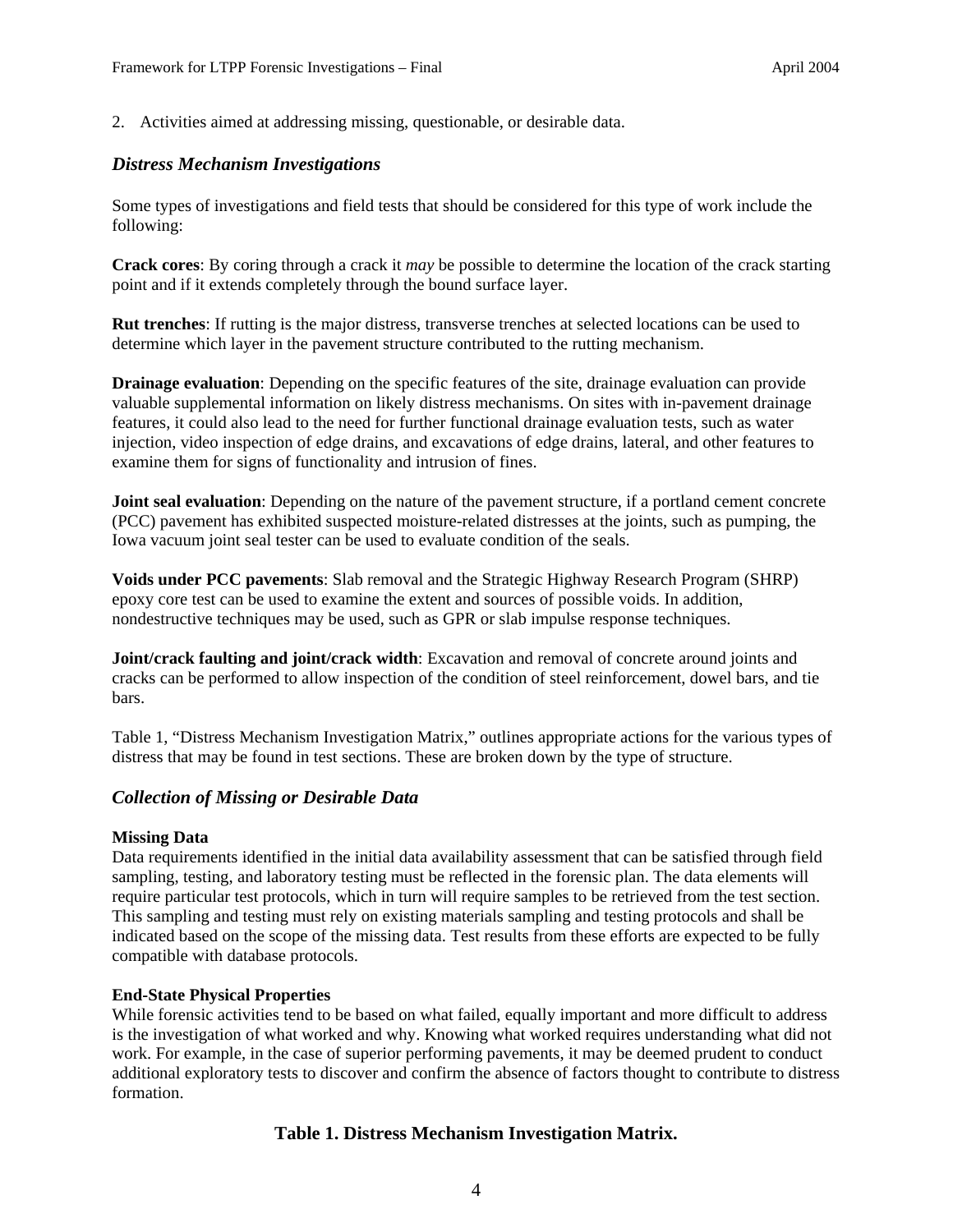| <b>Structure Type</b> | <b>Distress</b>              | <b>Actions</b> | <b>Comments</b>               |
|-----------------------|------------------------------|----------------|-------------------------------|
| AC, AC/AC             | Fatigue cracking             | Core           | Within and outside area       |
|                       | Longitudinal WP              | Core           |                               |
|                       | Longitudinal NWP             | Core           |                               |
|                       | Rutting                      | Trench         | Layer profile                 |
|                       | Transverse cracking          | Core           |                               |
|                       |                              |                |                               |
|                       |                              |                |                               |
|                       |                              |                |                               |
|                       |                              |                |                               |
| AC/JCP, AC/CRCP       | Longitudinal WP              | Core           |                               |
|                       | Longitudinal NWP             | Core           |                               |
|                       | Rutting                      | Core           | Within and outside to note    |
|                       |                              |                | differences                   |
|                       | Transverse                   | Mill off AC    | Observe joint/crack condition |
|                       |                              |                |                               |
|                       |                              |                |                               |
|                       |                              |                |                               |
|                       |                              |                |                               |
| <b>JCP</b>            | Transverse                   | Core           |                               |
|                       | <b>Corner Break</b>          | Core           |                               |
|                       | <b>Longitudinal Cracking</b> | Core           |                               |
|                       | Pumping                      | Test pit       | Void detection using NDT      |
|                       | Faulting                     |                |                               |
|                       |                              |                |                               |
|                       |                              |                |                               |
| <b>CRCP</b>           | Punchout                     | Core           |                               |
|                       | Pumping                      | Test pit       | Void detection using NDT      |
|                       |                              |                |                               |

**Site specific conditions not listed above should be investigated at the discretion of the forensic team.** 

*Note:* NDT = nondestructive testing, NWP = nonwheelpath, WP = wheelpath.

All sections identified for forensic investigation must be evaluated to capture the physical properties of the system and its components. This will require sampling and testing of materials beyond examining the distress mechanisms. LTPP policy requires closeout monitoring of sections going out of study: falling weight deflectometer (FWD), manual distress survey (MDS), and profile measurement. For forensic sections these activities should be supplemented with the following elements:

- Cross slope measurement of PCC sections with Dipstick® device.
- Cores at FWD locations.
- Cores at cracks: asphalt concrete (AC), AC/AC, jointed concrete pavement (JCP), and AC/JCP (reflection cracking, saw, and seal joints).
- Trenches cut across the full lane width on AC and AC/AC sections.
- Pachometer surveys of jointed reinforced concrete pavement (JRCP) and continuously reinforced concrete pavement (CRCP) to identify steel locations (dowels, reinforcement).
- GPR, spectral analysis of surface waves (SASW), and/or impact echo measurements to develop layering profiles (correlate results with cores and trenches).
- Drainage system investigation where underdrains are known to exist.

While extensive excavation activity may not be desirable for sections undergoing major rehabilitation short of reconstruction, the agency will decide the type of sampling (e.g., trenches and test pits) to be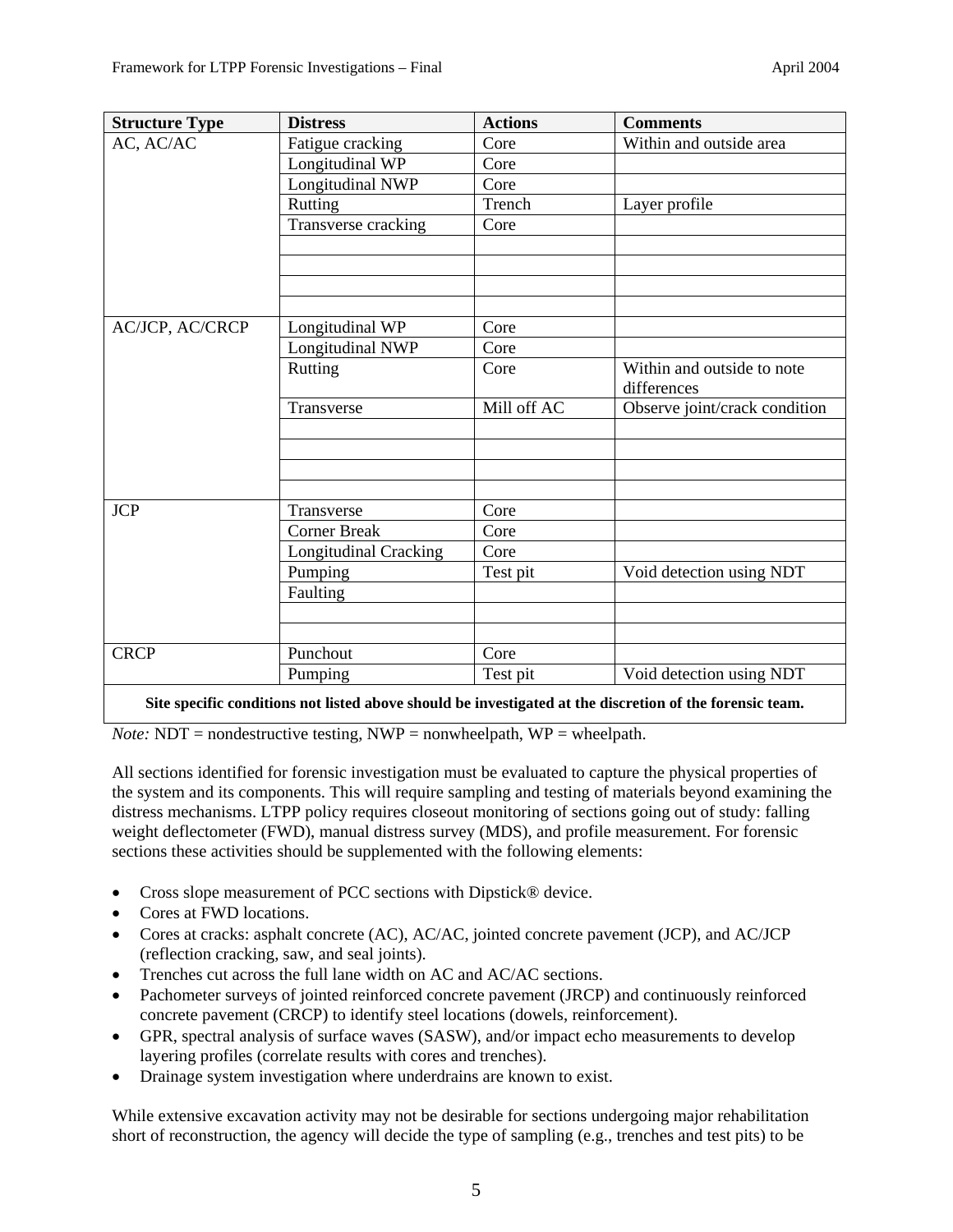conducted. It must be emphasized that this is a national program and that the greater the detail and extent of data collected, the greater the eventual benefit to the stakeholders.

The following sections provide details of investigative activities according to the type of pavement structure needed to collect end-state physical properties to supplement LTPP data. These lists are not all inclusive and additional testing may be identified during development of the plan. Table 2 summarizes the field activities anticipated and table 3 presents the laboratory testing envisioned for this effort. Appendix C presents guidelines for trench excavation in AC and AC/AC pavement structures. Appendix D provides suggested locations for cores and nondestructive testing.

### **AC and AC/AC**

1. Excavate trenches at three locations to confirm layering: stations 0, 76 meters (m), and 152 m.

- Yields layer dimensions.
- Identifies location of permanent deformation.
- Allows in situ moisture and density testing.
- 2. Conduct bulk sampling for possible laboratory testing: AC, unbound base, subgrade materials.

### **AC/PCC**

- 1. Test pits at two locations (stations 30 m and 121 m). This would allow in situ density and moisture content determination and provide bulk samples of bound and unbound pavement layer materials for missing materials tests.
- 2. Remove AC surface at several locations to visually assess transverse joint condition, measure width periodically during the sampling day, and observe amount of spalling, if any.
- 3. Take temperature gradient measurements throughout the sampling day.

### **AC/CRCP**

- 1. Test pits at two locations (stations 30 m and 121 m). This would allow in situ density and moisture content determination and provide bulk samples of bound and unbound pavement layer materials for missing materials tests.
- 2. Remove AC surface at several locations to visually assess transverse crack condition, measure width periodically during the sampling day, and observe amount of spalling, if any.
- 3. Take temperature gradient measurements throughout the sampling day.

#### **JCP**

- 1. Test pits at two locations for in situ density and moisture.
- 2. Take bulk sample at test pits for missing materials tests.
- 3. Use Dipstick device for warp and curl measurement periodically during sampling day.
- 4. Take temperature gradient measurements throughout the sampling day.
- 5. Measure transverse joint faulting.
- 6. Conduct pachometer studies for sample of slabs to determine depth of steel and number of bars.
- 7. Conduct pachometer studies at joints to evaluate dowel orientation and depth.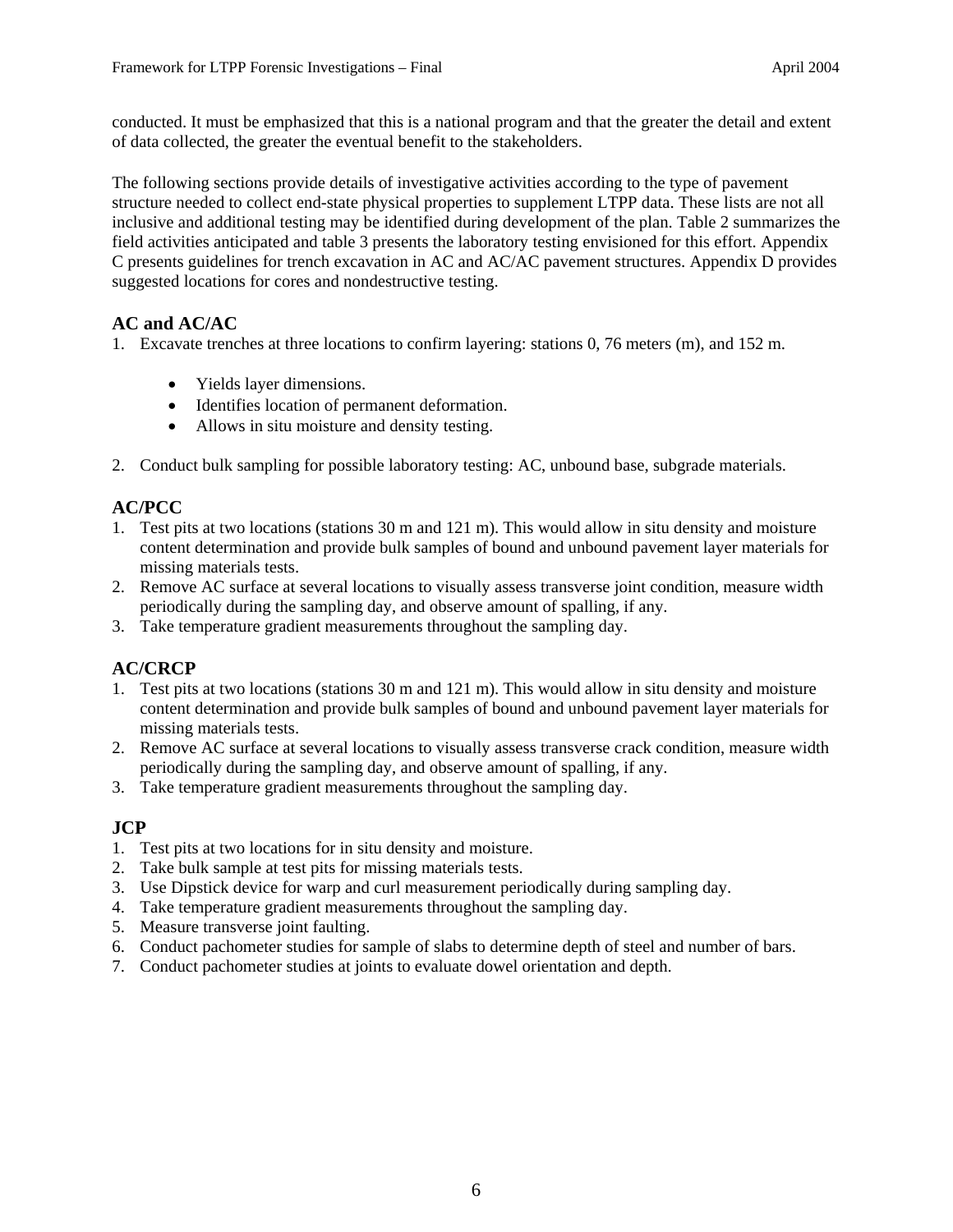| <b>Field Activity</b> | <b>Pavement Type</b> | <b>Purpose</b>                                        |
|-----------------------|----------------------|-------------------------------------------------------|
| Core at crack         | All                  | Visual determination of crack origin                  |
| Core at saw and       | AC/JCP               | Locate joint relative to saw cut                      |
| seal locations        |                      |                                                       |
| Core at reflection    | AC/JCP,              | Determine PCC joint versus crack                      |
| cracks                | <b>AC/CRCP</b>       |                                                       |
| Trench                | AC, AC/AC            | Detailed layering study; determine location of any    |
|                       |                      | permanent deformation                                 |
| Test pits             | <b>JCP, CRCP</b>     | Sampling and in situ density and moisture testing     |
| <b>GPR</b>            | A11                  | Layer thickness, material condition                   |
| <b>SASW</b>           | A11                  | Layer thickness, voids under PCC                      |
| Pachometer            | <b>JCP, CRCP</b>     | Location and depth of steel, dowel, and reinforcement |
| Drainage              | All                  | Excavate and assess condition of drainage elements    |
| evaluation            |                      | (laterals, collectors, filter materials)              |
| Dipstick              | All                  | Cross slope                                           |

## **Table 2. Field Testing Activities for Collecting Supplemental Data.**

## **Table 3.Tests for End-State Physical Properties of Pavement Materials.**

| <b>Sites</b>                  | <b>Laboratory Test</b>                               |
|-------------------------------|------------------------------------------------------|
| <b>All forensic</b>           |                                                      |
|                               |                                                      |
| From bulk of unbound base     |                                                      |
|                               | Moisture-density relationship                        |
|                               | <b>Resilient modulus</b>                             |
|                               | Engineering properties (Atterberg limits, gradation) |
|                               | Specific gravity                                     |
| From bulk of subgrade         |                                                      |
|                               | Moisture-density relationship                        |
|                               | <b>Resilient modulus</b>                             |
|                               | Engineering properties (Atterberg limits, gradation) |
| <b>AC and AC/AC</b>           |                                                      |
|                               |                                                      |
| From cores/bulk samples of AC |                                                      |
|                               | Mix properties, density, voids, AC content           |
|                               | <b>Resilient modulus</b>                             |
|                               | SHRP properties from SST                             |
|                               | PG of extracted/recovered AC                         |
|                               | Core inspection for stripping                        |
| <b>JCP</b> and <b>CRCP</b>    |                                                      |
|                               |                                                      |
| From cores                    |                                                      |
|                               | Compressive strength                                 |
|                               | Splitting tensile strength                           |
|                               | Elastic modulus                                      |
|                               | Inspect core for corrosion                           |
|                               | Inspect core for ASR                                 |

Note: ASR = alkali-silica reaction, PG = performance grade, SST = Superpave® Shear Tester.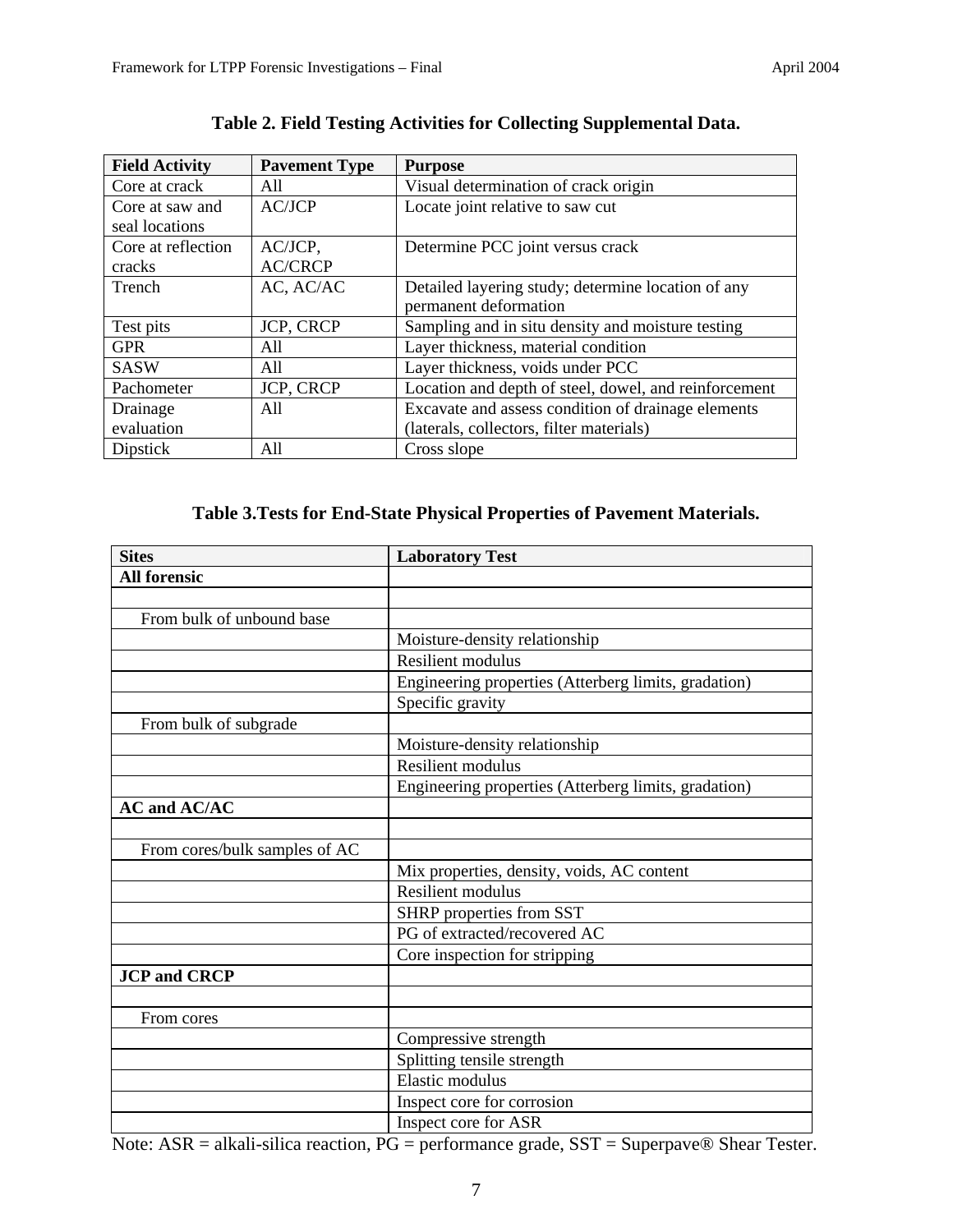### **CRC**

- 1. Test pits at two locations for in situ density and moisture.
- 2. Take bulk sample at test pits for missing materials tests.
- 3. Conduct pachometer studies for a sample of pavement length (three locations each 3 m by full lane width) to determine depth of steel and number of reinforcing bars.
- 4. Conduct in situ corrosion and chlorides testing at same locations as steel survey.
- 5. Measure point location of transverse cracks (at intersection of crack and midlane).
- 6. Measure crack width at same spot as point location measurement periodically during the sampling day.
- 7. Take temperature gradient measurements throughout the sampling day.

Sites in the Seasonal Monitoring Program require effort beyond that outlined above. End-state conditions are highly desired to confirm material properties used for calibrating the instrument data. Therefore, detailed excavation, sampling, and testing at locations where instruments were installed are critically important. Appendix B is a memorandum that details a plan used in the successful forensic investigation of an SMP site in Connecticut. This plan, coupled with the activities presented above, should be the basis for forensic plans for SMP sites.

#### *Additional Requirements*

Each candidate forensic site will have a different set of data needs. As such, the activities presented are not considered all inclusive. The RSC and other members of the forensic team must examine the available information and this document and then develop a comprehensive plan to collect the needed data. The RSC is responsible for compiling the forensic plan and presenting it in a written recommendation to the FHWA LTPP Team. It is the responsibility of the FHWA LTPP Team to review the plan and make suggestions on funding sources and potential sources of assistance so the plan can be implemented successfully.

#### **3. Implement Forensic Investigation Plan**

The FHWA LTPP Team will review and work with the RSC and forensic team to finalize the forensic investigation plan before implementation. The purpose is to refine the plan details and objectives in the context of cost sensitivity and program benefits. The RSC will provide cost estimates for the plan to the FHWA LTPP Team for review and consideration. Once the plan is fully approved, implementation by the RSC in coordination with the forensic team and FHWA LTPP Team will begin.

Because each forensic plan is section specific, the scope of data collection will vary. A project manual for each plan must be developed to clearly define the data to be collected, methods and protocols to be used, and data sheets to be completed. Based on the range of possible field activities, a number of additional protocols are required to support consistent data collection. Many protocols exist from the implementation of the LTPP program, but Appendix C addresses specific procedures for trench excavations and Appendix D addresses cores taken at crack locations and nondestructive testing of PCC pavement (SASW, GPR, and pachometer).

Additional data collection protocols and supporting sheets may need to be developed based on unanticipated site-specific conditions. In these cases the RSC is responsible for identifying the needed procedure and coordinating its development with the LTPP technical support services contractor. The extent of new forms and protocols must be balanced with the need for consistency in data types collected. Reliance on existing LTPP forms and procedures is critically important to render the forensic data readily accessible to users.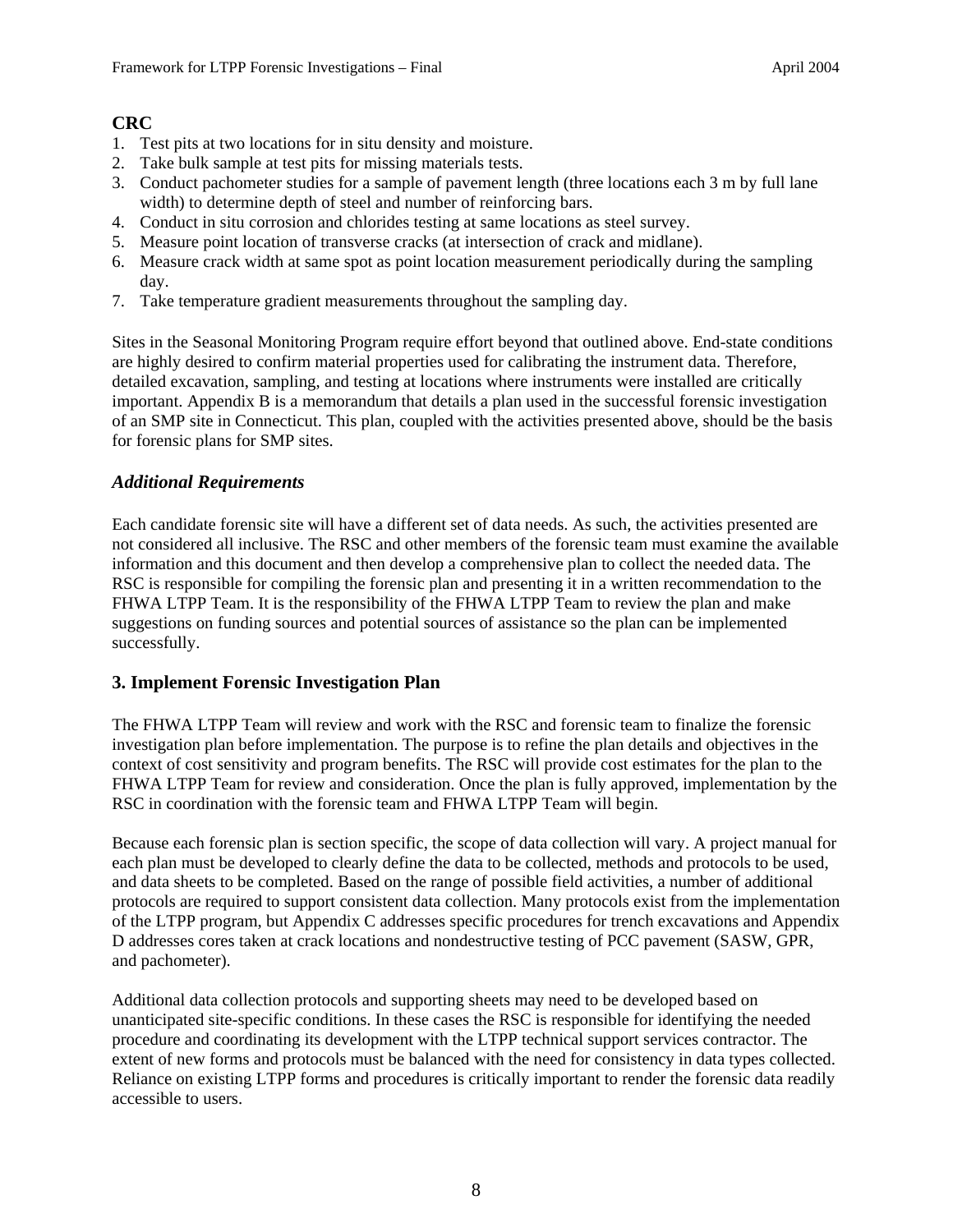**Appendix A - Go-No Go Form**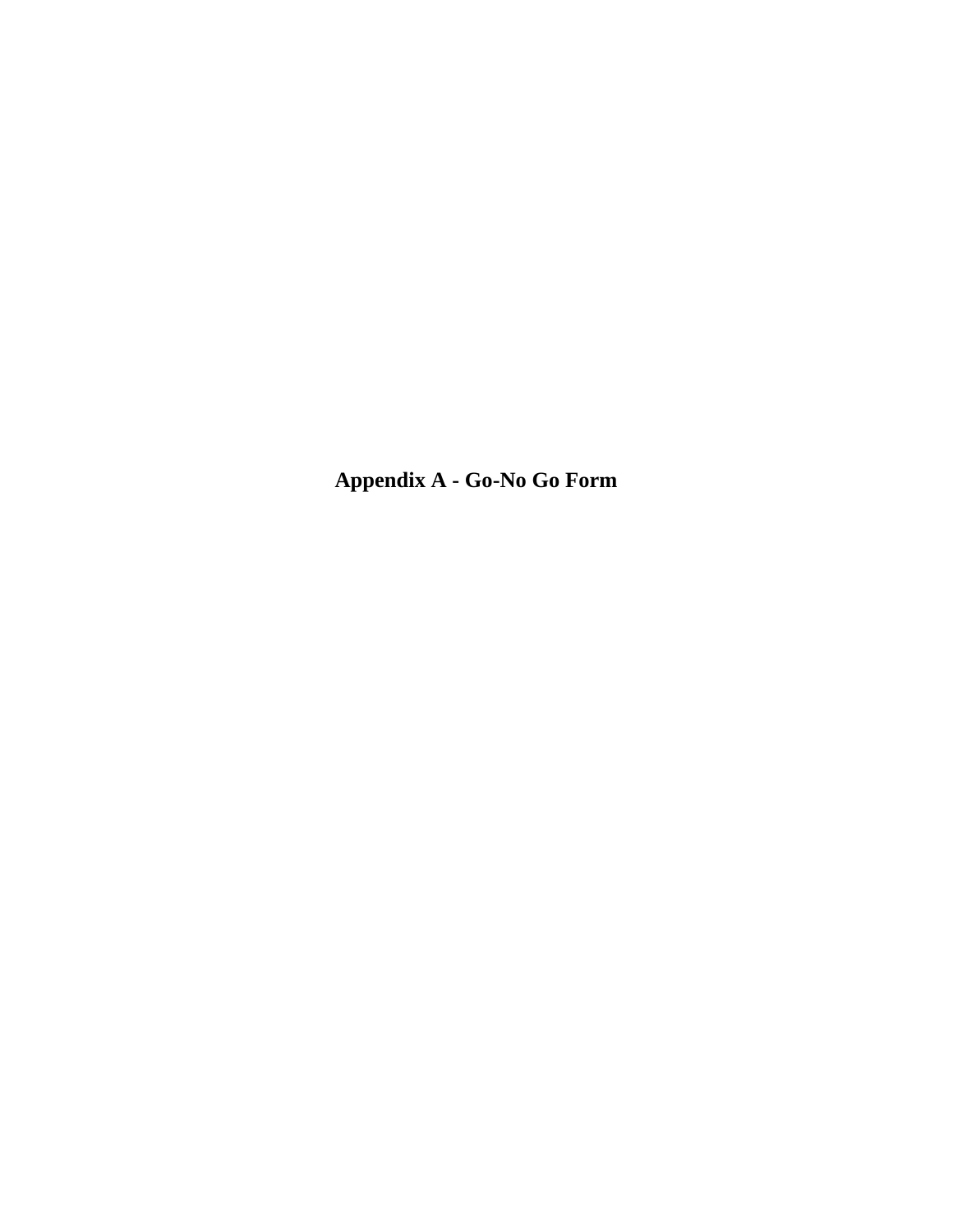| <b>LTPP Forensic Investigation</b><br><b>Go-No Go Record</b> |                                                           |  |  |  |
|--------------------------------------------------------------|-----------------------------------------------------------|--|--|--|
|                                                              |                                                           |  |  |  |
| RSC:                                                         | $SHRP$ ID: $\_\_\_\_\_\_\_\_\_\_\_\_\_\_\_\_\_\_\_\_\_\_$ |  |  |  |
| Team Leader:                                                 |                                                           |  |  |  |
| Date: $\frac{1}{2}$ /                                        | SMP $?: (Y/N)$                                            |  |  |  |

**Site Description**: (location, pavement type, reason for forensic, priority (SMP / S1 or 2 / G / C))

| <b>Site Report Summary:</b> |                              |        |           |
|-----------------------------|------------------------------|--------|-----------|
| Data Availability           |                              | Needed | Available |
|                             | <b>Material Properties</b>   |        |           |
|                             | Layering                     |        |           |
|                             | Traffic                      |        |           |
|                             | Maintenance & Rehabilitation |        |           |
|                             | <b>Close-out Monitoring</b>  |        |           |
|                             |                              |        |           |
| Criteria:                   |                              |        | (Y/N      |

| Will it lead to collection of critical data currently missing in the database?          |    |
|-----------------------------------------------------------------------------------------|----|
| Will it help explain causes of pavement failure not apparent from available data?<br>2. |    |
| Are other supporting critical data elements available for the site?<br>3.               |    |
| Does it meet the minimum data completeness requirements for monitoring<br>4.            |    |
| categories S1, S2 or G, as specified in LTPP Directive GO-19: LTPP Data                 |    |
| <b>Completeness Assessment and Monitoring Adjustment Process?</b>                       |    |
| 5. If it does not meet the minimum data requirements prior to the forensic              |    |
| investigation, will it meet them as a result of the investigation?                      |    |
| Will the highway agency support a forensic investigation?<br>6.                         |    |
| Will the LTPP program have to drop or delay other priority activities in order to<br>7. |    |
| carry out this forensic investigation?                                                  |    |
|                                                                                         |    |
|                                                                                         | Go |
| <b>Team Decision</b>                                                                    |    |
|                                                                                         |    |

| <b>Team Member Name</b> | Affiliation   |
|-------------------------|---------------|
|                         |               |
|                         |               |
|                         |               |
|                         |               |
|                         |               |
| Acknowledgement:        |               |
| For the RSC_            | For FHWA-LTPP |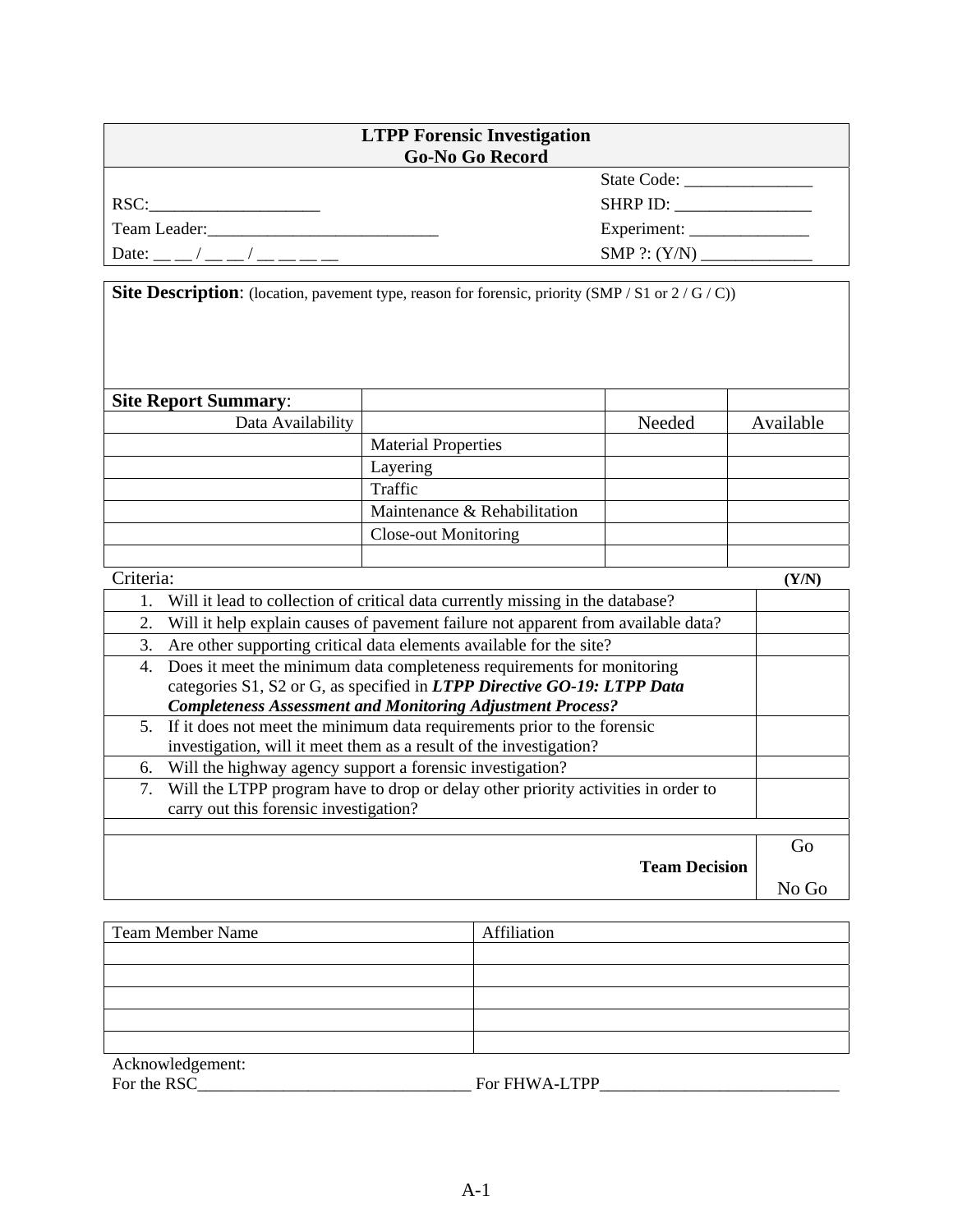**Appendix B - Example SMP Forensic Plan**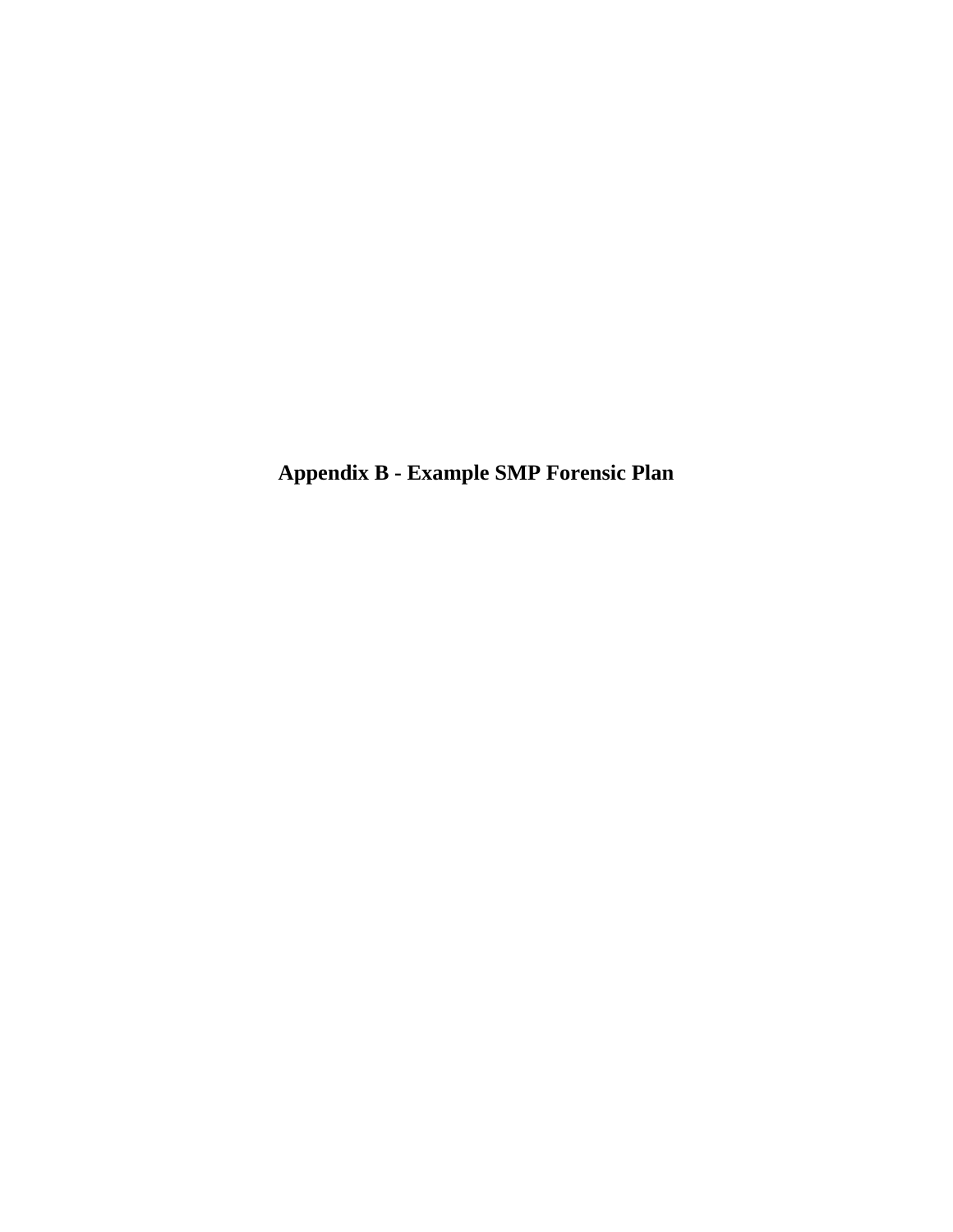| <b>MEMORANDUM</b>  |                                                                                                                                                  |  |  |  |
|--------------------|--------------------------------------------------------------------------------------------------------------------------------------------------|--|--|--|
| TO:                | Cheryl Richter                                                                                                                                   |  |  |  |
| FROM:              | Gary E. Elkins                                                                                                                                   |  |  |  |
| DATE:              | April 13, 2000                                                                                                                                   |  |  |  |
| <b>SUBJECT:</b>    | Supplemental Data Collection - Connecticut Test Section 091803<br>FHWA Contract No. DTFH61-97-C-00002<br>PCS/LAW Project No. 10900-7-0714-02-102 |  |  |  |
| <b>PAPER FILE:</b> | Pavement Instrumentation/Seasonal Monitoring/SMP IMS Issues                                                                                      |  |  |  |
| CC:                | A. Lopez, L. Rodriguez, M. Symons, H. Zhou, B. Henderson, F. Meyer                                                                               |  |  |  |

#### **Introduction**

LTPP GPS-1 test section 091803, located in Groton Connecticut, is scheduled for rehabilitation. This test section was included in the Seasonal Monitoring Program (SMP) phase 1 study. Prior to rehabilitation of the test section Connecticut DOT has offered to perform additional sampling and testing at the site to supplement the previously collected information. An overview of supplemental data collection needs and field procedures are presented in this memorandum. This data collection activity is in addition to the standard LTPP pavement performance measurements to be performed prior to the rehabilitation construction event.

### **Data Needs**

- Specific gravity measurements are needed on the unbound granular materials surrounding the Time Domain Reflectometry (TDR) probes. This information is useful for estimation of moisture contents from the TDR measurements.
- In-situ dry density of material adjacent to the TDR probes. Although difficult to measure, this value is used to convert volumetric moisture contents estimated from the TDR measurements to gravimetric contents that can be compared to laboratory determined values.
- · "Ground truth" moisture contents at TDR probe locations coupled with TDR measurements. A matched set of TDR measurements and gravimetric moisture contents from the material surrounding the TDR probes will permit evaluation of the accuracy of the estimated moisture contents from the TDR measurements. Also during installation, a complete set of matching TDR and gravimetric moisture content measurements was not obtained.
- Materials characterization of the subgrade layer(s). During the standard GPS materials sampling and testing performed under SHRP, because of the presence of rocks and cobbles in the subbase material, material samples of the subgrade layer(s) were not obtained. The only information available on these layers is the visual classification performed during site verification and instrumentation placement. (Note there appears to be two distinct layers of material beneath the subbase in which TDR probes are located.) Distress mechanism investigation. As a test section go out of service, in some instances, it is useful to perform different types of measurements to investigate the distress formation mechanism. For example, if a test section has rutting, then a transverse trench could be used to identify the layers contributing to the permanent deformation.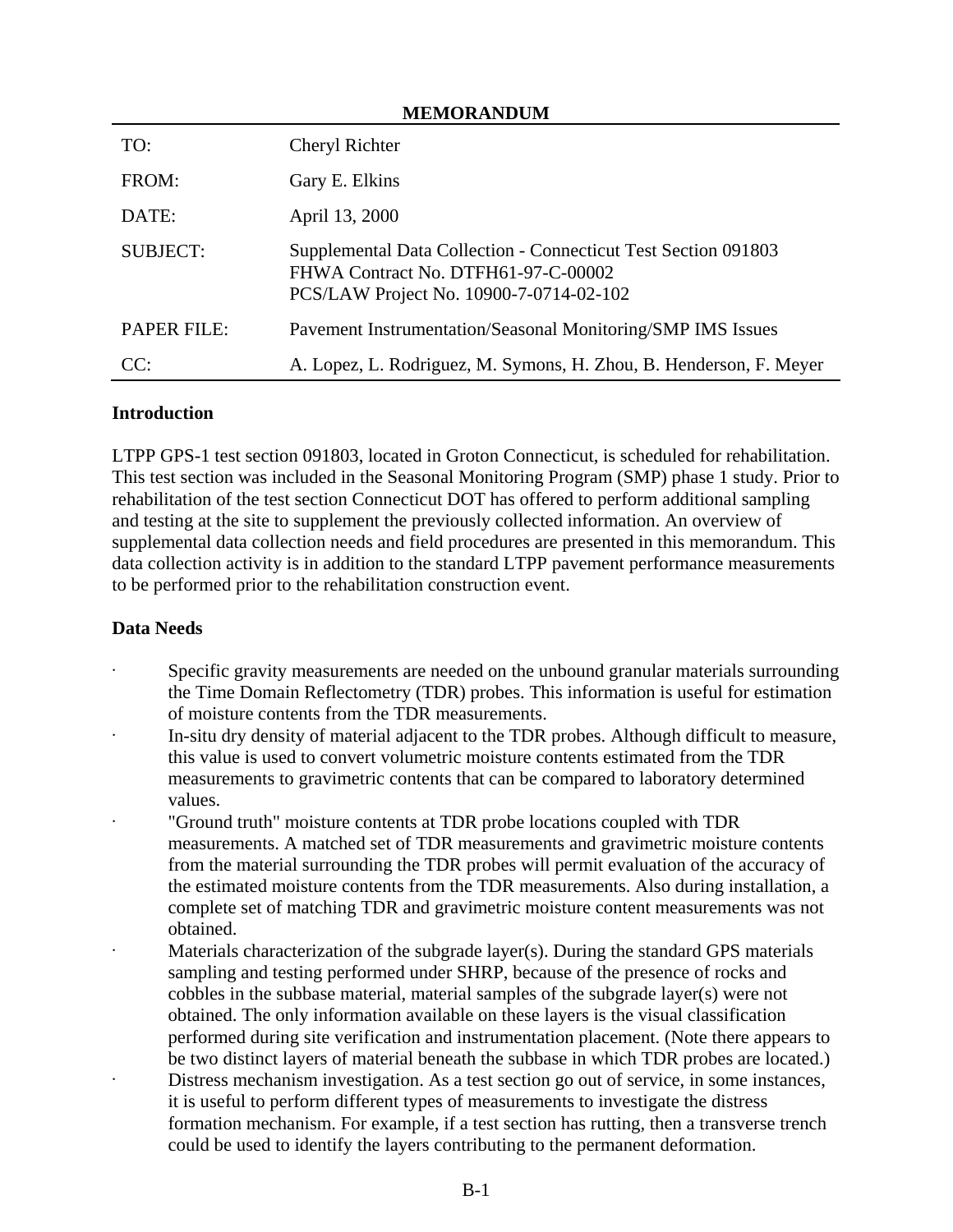· Within section layer thicknesses. One unknown for GPS test sections is the variation in layer thicknesses along the test section. This information can be used to refine FWD backcalculation and as a measure of construction variability.

#### **Pavement Structure**

The pavement layer structure and location of the TDR probes are shown in Figure 1, which was obtained from the SMP Instrumentation Installation Report prepared for this site.

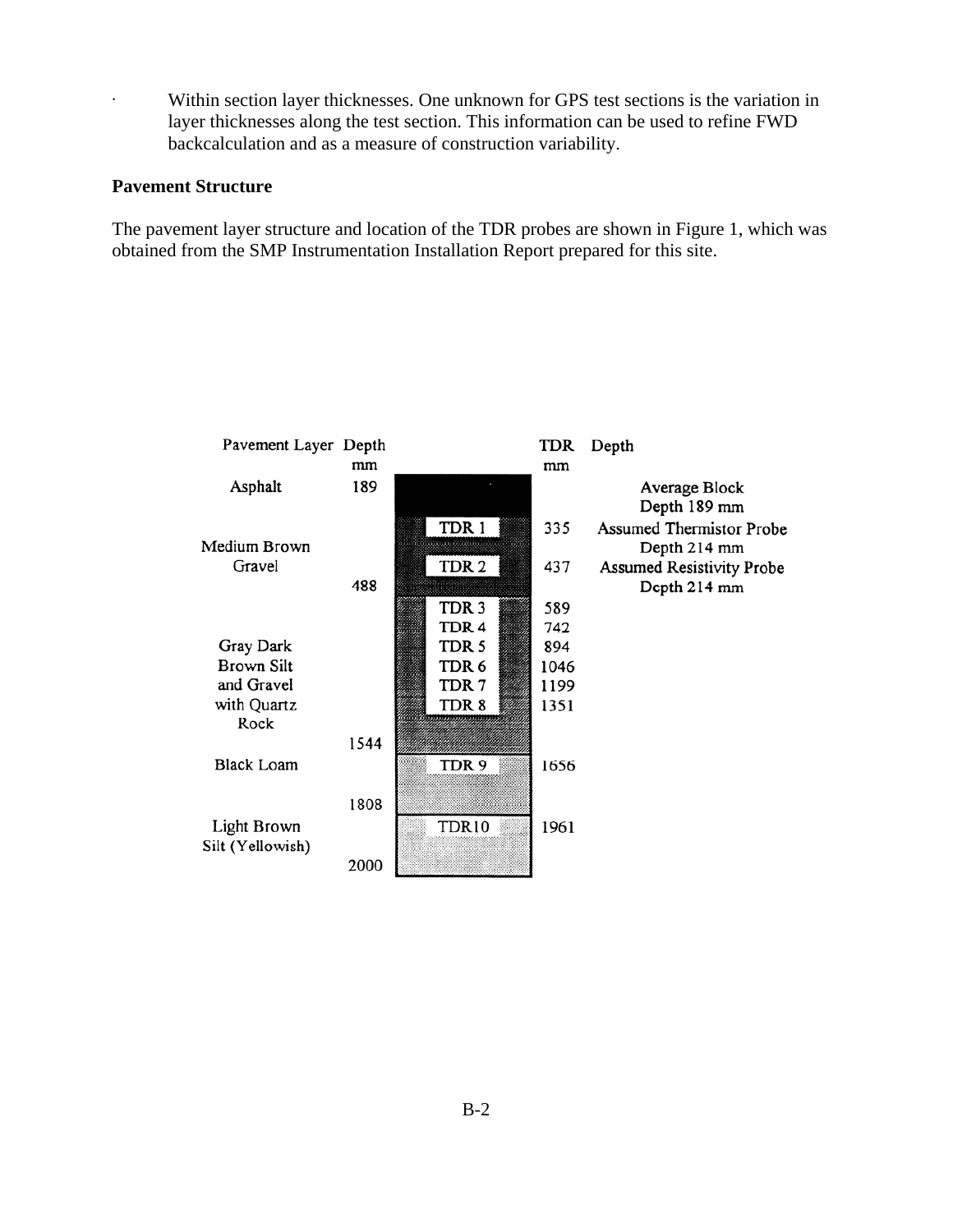#### **SMP Instrumentation Measurements**

Unlike many of the other supplemental data collection to be performed during this exercise, the data collected from these measurements can and should be entered into the IMS. Just prior to beginning excavation of the materials at the instrumentation hole location, we recommend that the following SMP instrumentation measurements be performed:

- 1, Three sets of automated TDR measurements using the LTPP mobile data acquisition unit. These measurements can be performed in sequential order at the start of the work day.
- 2. As part of the standard LTPP mobile data acquisition, automated resistivity measurements should also be obtained. Although it is not anticipated that the site will contain frost lenses when this work is performed, the purpose of these measurements are to provide comparative data to the first set of measurements in order to evaluate the performance of the resistivity probe. Manual electrical resistivity measurements are not proposed.
- 3. One set of manual TDR measurements. Since the interpretation methods between automated and manual TDR measurements differ, the interpretation of the manually collected will provide a good indicator of change and comparison of the difference between the two methods.
- 4. Water table depth measurement.

These measurements should be possible since, except for the water table depth, they are all performed using the mobile data acquisition unit. Since this SMP site was previously deactivated, issues concerning air, rainfall and pavement gradient temperature measurements, measured by the instrumentation previously installed on-site are not considered an issue.

#### **Materials Sampling at SMP Instrumentation**

In order to obtain the material samples and perform material tests to provide supplemental data for the TDR measurements, an excavation will be required next to the instrumentation location located at station 5+21. There are two approaches to this excavation. The first approach would be to use a backhoe to excavate a small test pit adjacent to the instrumentation hole large enough for a person to stand in order to obtain material samples from around the TDR probes and perform measurements. The second approach utilizes an auger boring adjacent to the instrumentation.

During the excavation and sampling process, efforts should be made to remove some of the TDR and other SMP probes to examine them, note their general condition and take pictures. The intent of this procedure is to provide indications of the likely longevity of these types of probes and the likely corrosion mechanisms that affect their performance. Particular attention should be given to sensors, which have failed in order to discover why they failed.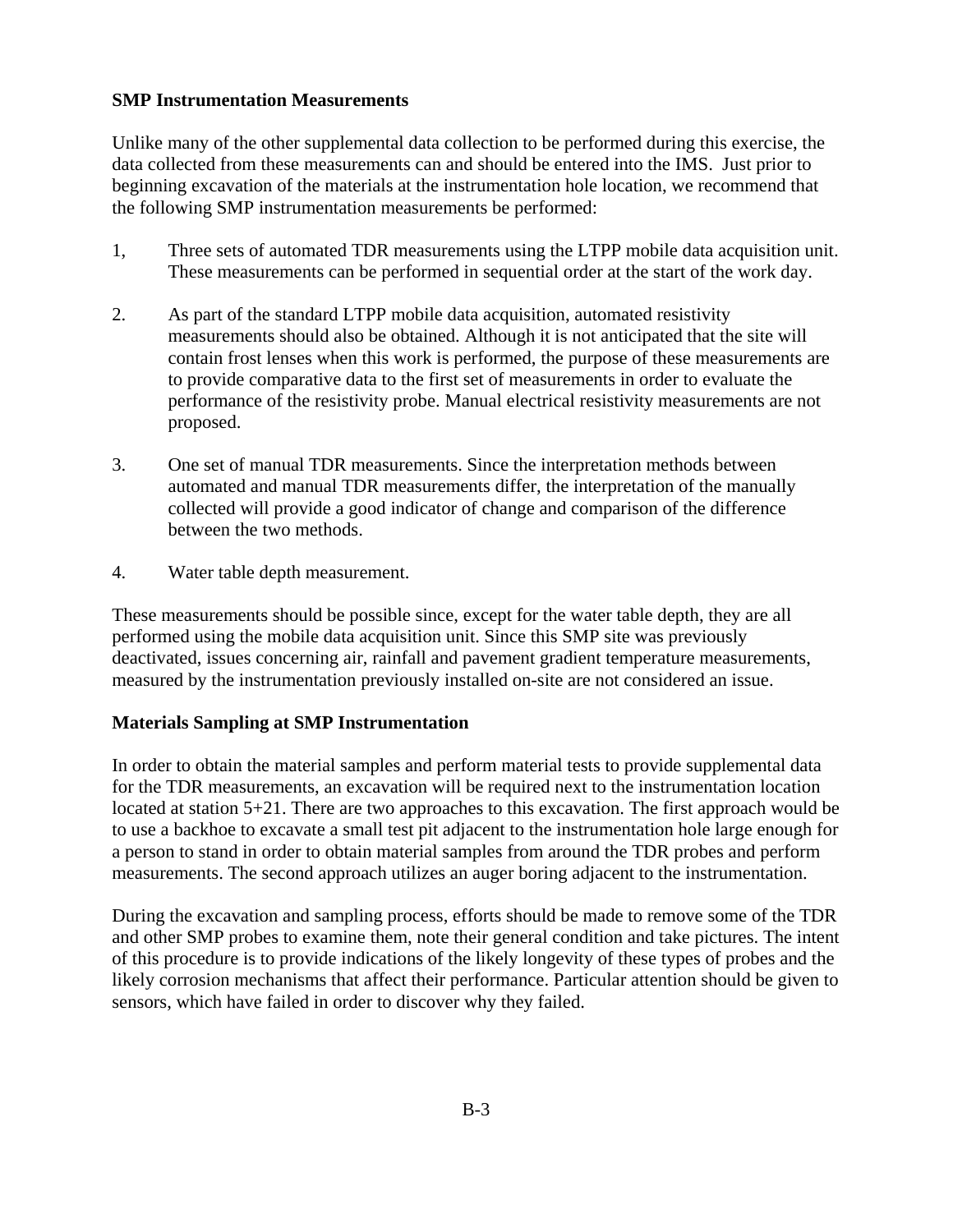#### Test Pit

Constructing a small test pit directly adjacent to the instrumentation hole, following the general LTPP procedures, is the preferred option. By carefully constructing a hole larger enough for a person to stand in, is the only way to attempt a measurement of the in-situ density and moisture content using a nuclear gauge at the approximate TDR depths as the hole is deepened. By performing in-situ density measurements with a nuclear gauge, material samples from the base and subbase layer for laboratory moisture content-density relations tests would not be needed. It also permits acquisition of a larger volume of material from the subgrade layers which include the relatively thin black loam layer in which TDR 9 is located and the light brown silt layer in which TDR 10 is positioned. It will also improve the ability to extract material samples from around the TDR probes for moisture content tests.

Some concerns over using a test pit excavation include increased pavement repair size, trench safety regulations, and equipment availability as compared to the auger boring option. However, due to the presence of rocks and cobbles in the subbase, the test pit option may require less time since the back hoe can remove the larger size material and afford easier access for hand removal of problem "large" rocks.

The field work associated with the test pit option would include the following general steps:

- 1. Remove AC material above instrumentation hole and in test pit. It is desired that the removal of the AC layer be performed without the use of a water cooled saw cut. Depending on equipment availability and site conditions, a backhoe may be able to remove the AC material in the vicinity of the instrumentation hole. If a water-cooled saw is used, then consideration should be given to cutting a larger hole than necessary to reduce the impact of the cooling water on the moisture content of the base layer.
- 2. Perform nuclear gauge measurements on the base material. Since LTPP standard practice is to use the extension rod for these tests, one density test should be performed on the base layer.
- 3. Hand excavate material from around the TDR probes and obtain samples for laboratory moisture and specific gravity tests.
- 4. In the test pit, carefully remove base material to the surface of the subbase.
- 5. Perform nuclear gauge density measurements on the surface of the subbase.
- 6. Hand excavate the material from the adjacent instrumentation hole down to TDR 3. Capture moisture and specific gravity samples.
- 7. Within the subbase layer, excavate the hole in 1 foot increments. For each excavation increment, perform a nuclear density measurement on the bottom of the pit and hand excavate and capture material samples from around the TDR probes. (Although some of the probes in this portion of the hole are spaced at 6" intervals, the 1' interval is suggested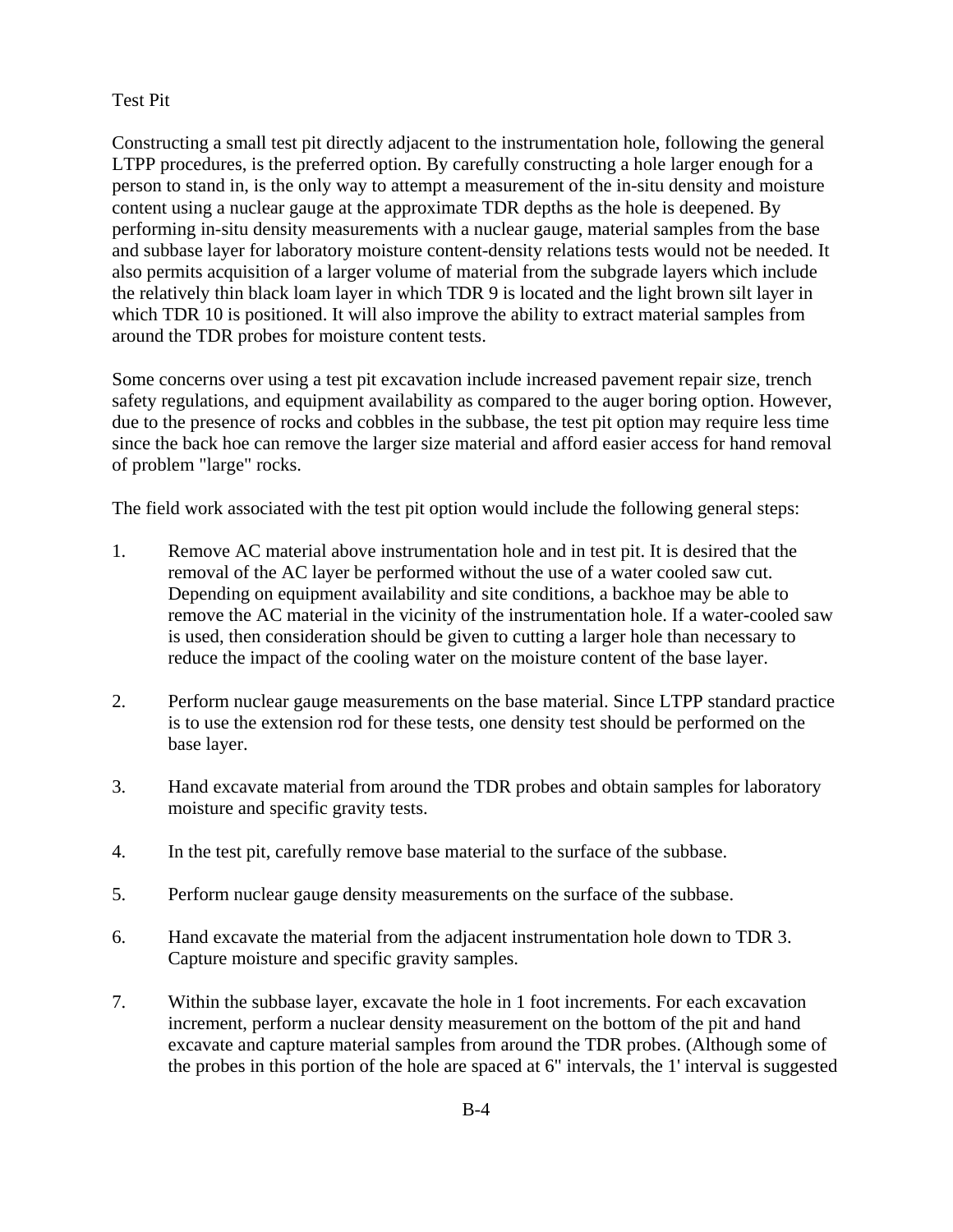to increase speed of the excavation. The density profile is also not expected to change dramatically.

- 8. Once the black loam layer is reached, perform nuclear gauge measurements on its surface.
- 9. Obtain a bulk sample of material from the black loam layer. Approximately 200 lbs is required for all standard LTPP subgrade material tests.
- 10. Hand excavate material from the instrumentation hole and obtain moisture and specific gravity samples from around TDR 9.
- 11. When the light brown silt layer is reached, repeat steps 8-10.
- 12. After completion of sampling and testing, fill test pit in lifts and compact.

Since this test section is scheduled for overlay, the destructive nature of some of these procedures are not judged to be as critical as if the test section had to be put back into service with a surface patch for a long period of time.

### Auger Boring

The auger option is less intrusive since a smaller volume of material is removed and thus requires less pavement repair material. However, it does not afford the ability to attempt in-situ density measurements, makes large rock and cobble removal more difficult, limits the amount of material that can be obtained from the subgrade, and increases the difficulty in obtaining "good" samples of materials from around the TDR probes. In spite of these difficulties, this method is considered viable.

For the auger option, the largest size auger available is desired. A 10" diameter, hollow stem auger was used to excavate the instrumentation hole. Of primary concern is the amount of material that can be obtained from the black loam subgrade layer. Obviously a smaller auger will produce less material. For LTPP standard testing, three auger borings were used to obtain adequate amounts of materials, however, in the general situation, the base layered tended to be the controlling factor in the need for three borings.

The field work associated with the auger option includes the following general steps:

1. Remove AC material above instrumentation hole and in test pit. It is desired that the removal of the AC layer be performed **without** the use of a water cooled saw cut. Depending on the equipment availability and site conditions, a backhoe may be able to remove the AC material in the vicinity of the instrumentation hole. If a water-cooled saw is used, then consideration should be given to cutting a larger hole than necessary to reduce the impact of the cooling water on the moisture content of the base layer.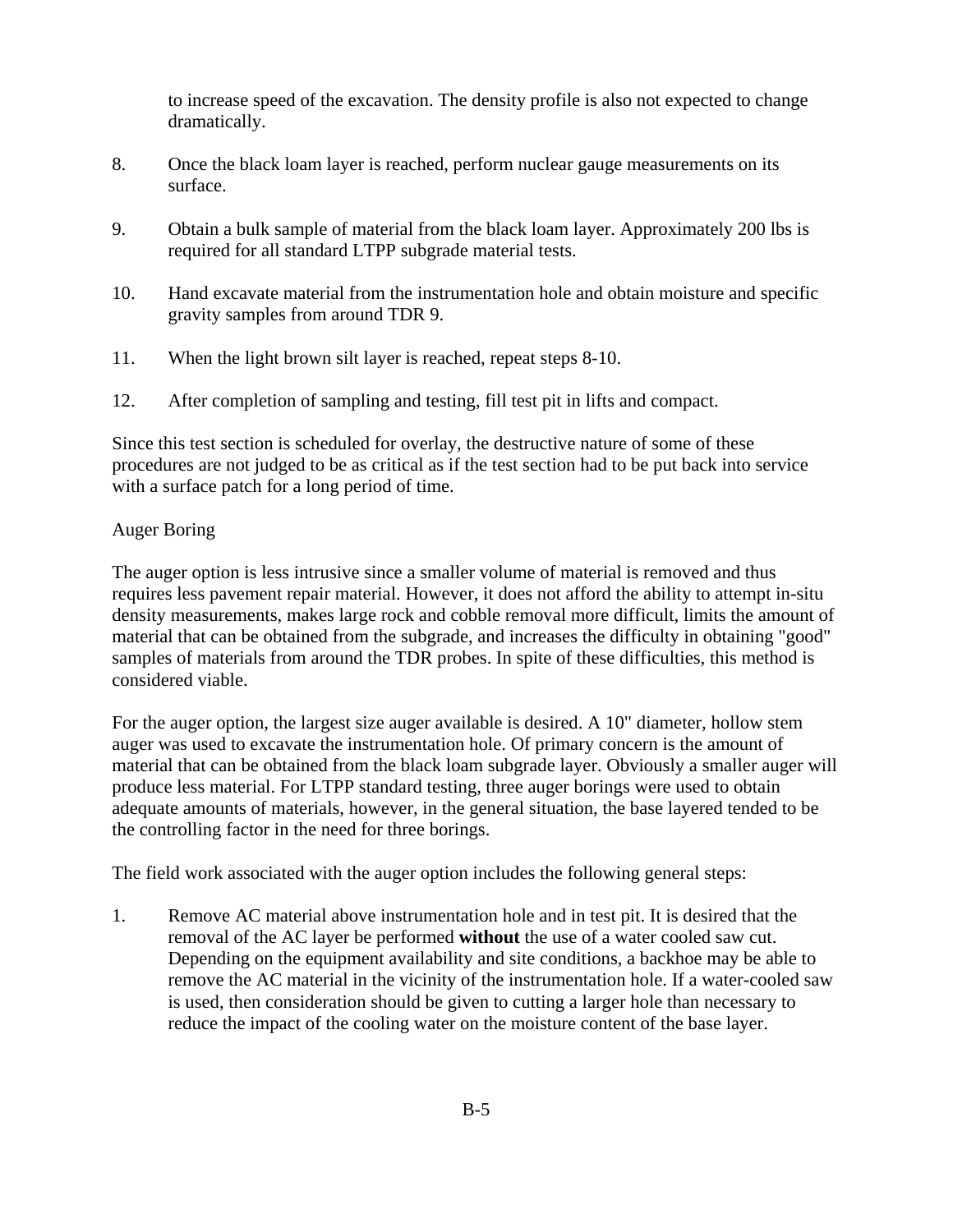- 2. Obtain an uncontaminated sample of the base material from the auger hole for the moisturedensity relation test.
- 3. Auger into the subbase layer. Obtain one sample from the top of the layer and one near the bottom of the layer for moisture-density relation test.
- 4. Auger into the black loam layer, and if possible, capture 200 lbs of material for the standard battery of LTPP subgrade tests.
- 5. Auger into the light brown silt layer, and if possible, capture 200 lbs of material for the standard battery of LTPP subgrade tests.
- 6. Using a fabricated side hole material sampling device, starting with TDR 10 and progressing upward to TDR 7, obtain samples of material from the instrumentation hole in the general location of each TDR probe.
- 7. Starting from the surface of the base layer, hand excavate material from the instrumentation hole and obtain material samples for moisture content and specific gravity at each TDR location. Excess material from the instrumentation hole can be deposited into the auger hole.
- 8. Once the maximum practical extent of hand excavation is reached, use the side-hole material sampling device to obtain moisture and specific gravity samples from the remaining TDR probe locations.
- 9. After completion of sampling and testing, fill the auger hole lifts and compact.

### **Subgrade Material Characterization**

It is proposed that the material characterization of the subgrade layers be performed on samples obtained only at the SMP instrumentation location. The standard LTPP practice is to obtain samples from each end of the test section. The concern over not sampling the section approach is the amount of time required to complete the excavation at the SMP instrumentation hole, and the difficulty imposed by the presence of rocks and cobbles in the subbase layer. If all of the field material sampling operations were to be performed within a single day, an additional drill rig might be required.

If the auger option is selected for the excavation at the instrumentation hole, then sample size is a concern for the black loam layer. One way to reduce the needed size of this sample is to omit the resilient modulus test. (We are not sure if Connecticut DOT has the necessary equipment to perform the LTPP P-46 test.) From the perspective of what is needed for SMP instrumentation interpretations, although preferred, the resilient modulus test of this relatively thin subsurface layer could be omitted.

The following are the standard battery of material characterization tests on GPS subgrade materials: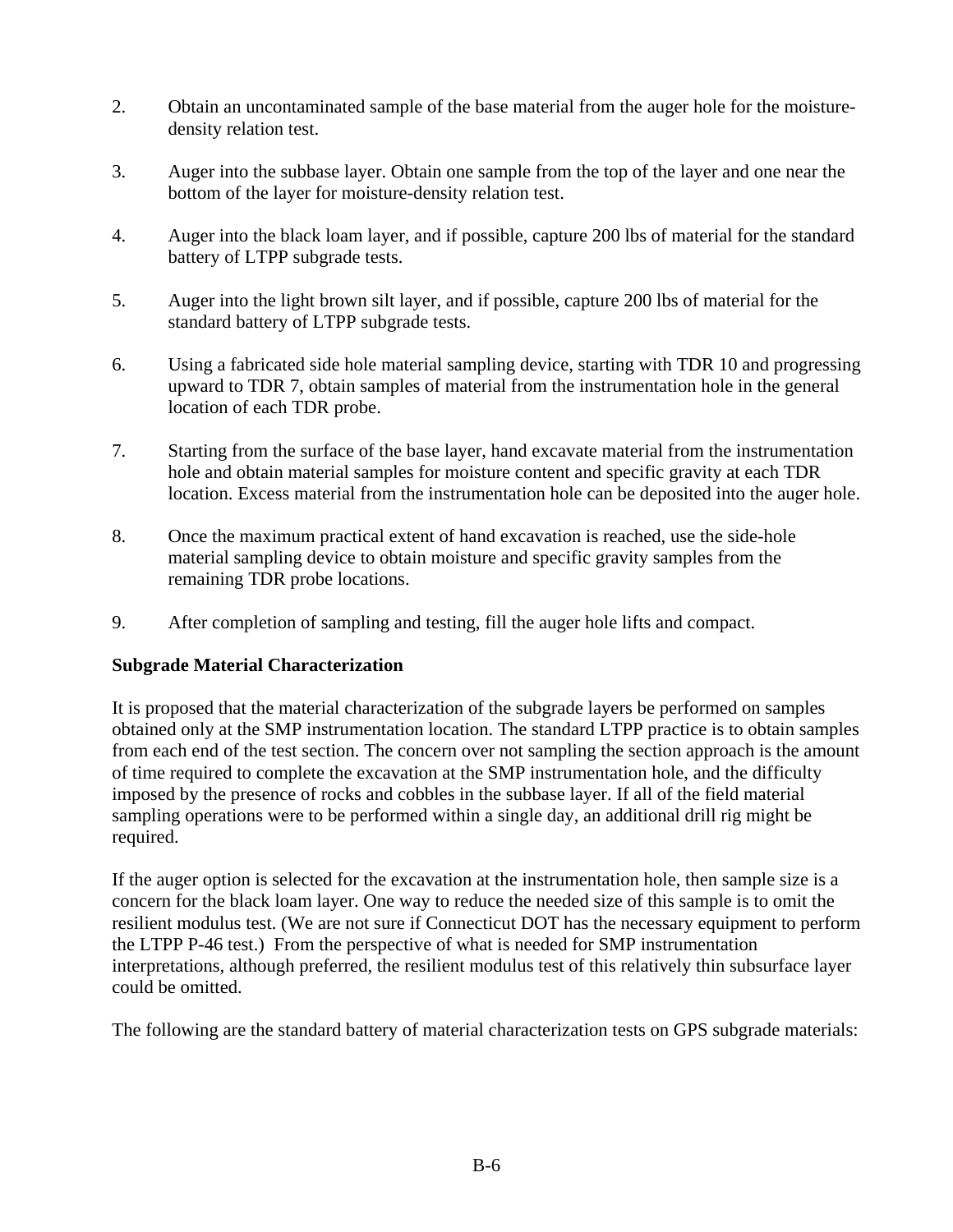| <b>Material Type, SHRP Test Designation, and</b><br><b>Properties</b> | <b>Test Method</b>                     | <b>SHRP Protocol</b> |
|-----------------------------------------------------------------------|----------------------------------------|----------------------|
| SS01. Sieve Analysis                                                  | AASHTO T27-88I                         | P-51                 |
| SS02. Hydrometer to .001mm                                            | AASHTO T88-86                          | $P-42$               |
| SS03. Atterberg Limits                                                | AASHTO T89-87I<br>T90-87I              | $P-43$               |
| SS04. Classification/Type of Subgrade Soils                           | AASHTO M145-82<br><b>ASTM D2488-84</b> | $P-52$               |
| SS05. Moisture-Density Relations                                      | AASHTO T99-86<br>T180-86               | $P-44$               |
| SS07. Resilient Modulus                                               | <b>AASHTO 274-82</b>                   | $P-46$               |
| SS09. Natural Moisture Content                                        | <b>AASHTO T265-86</b>                  | $P-49$               |

### **Distress Mechanism Investigation**

One of the ideas that have been discussed within the LTPP program for many years is the investigation of distress mechanisms. The concept is that after a test section has gone out of service, or is scheduled of rehabilitation, a "forensic" type of investigation should be performed to examine the details surrounding the causes and mechanisms of distress. Due to funding constraints, LTPP has not developed a formal program for these types of investigations.

To perform this type of investigation, we recommend that as a first step a site inspection be performed by LTPP and highway agency representatives. The purpose of this inspection is to note site specific distresses and likely causative factors. The result of this activity is an investigation plan. Some of the types of investigations and field tests that have been suggested for this type of work include:

- · Crack cores. By coring through a crack it **may** be possible to determine the location of the crack starting point and if it extends completely through the bound surface layer.
- · Rut trenches. If rutting is the major distress, transverse trenches at selected locations can be used to determine which layer in the pavement structure contributed to the rutting mechanism.
- Drainage evaluation. Depending on the specific features of the site, drainage evaluation can provide very valuable supplemental information on likely distress mechanisms. On sites with in-pavement drainage features, it could also lead to the need for further functional drainage evaluation tests, such as video inspection of edge drains.
- Joint seal evaluation. If a PCC pavement has exhibited suspected moisture related distresses at the joints, such as pumping, depending on nature of the pavement structure, use of the Iowa PCC joint vacuum device might be indicated to evaluate condition of the seals.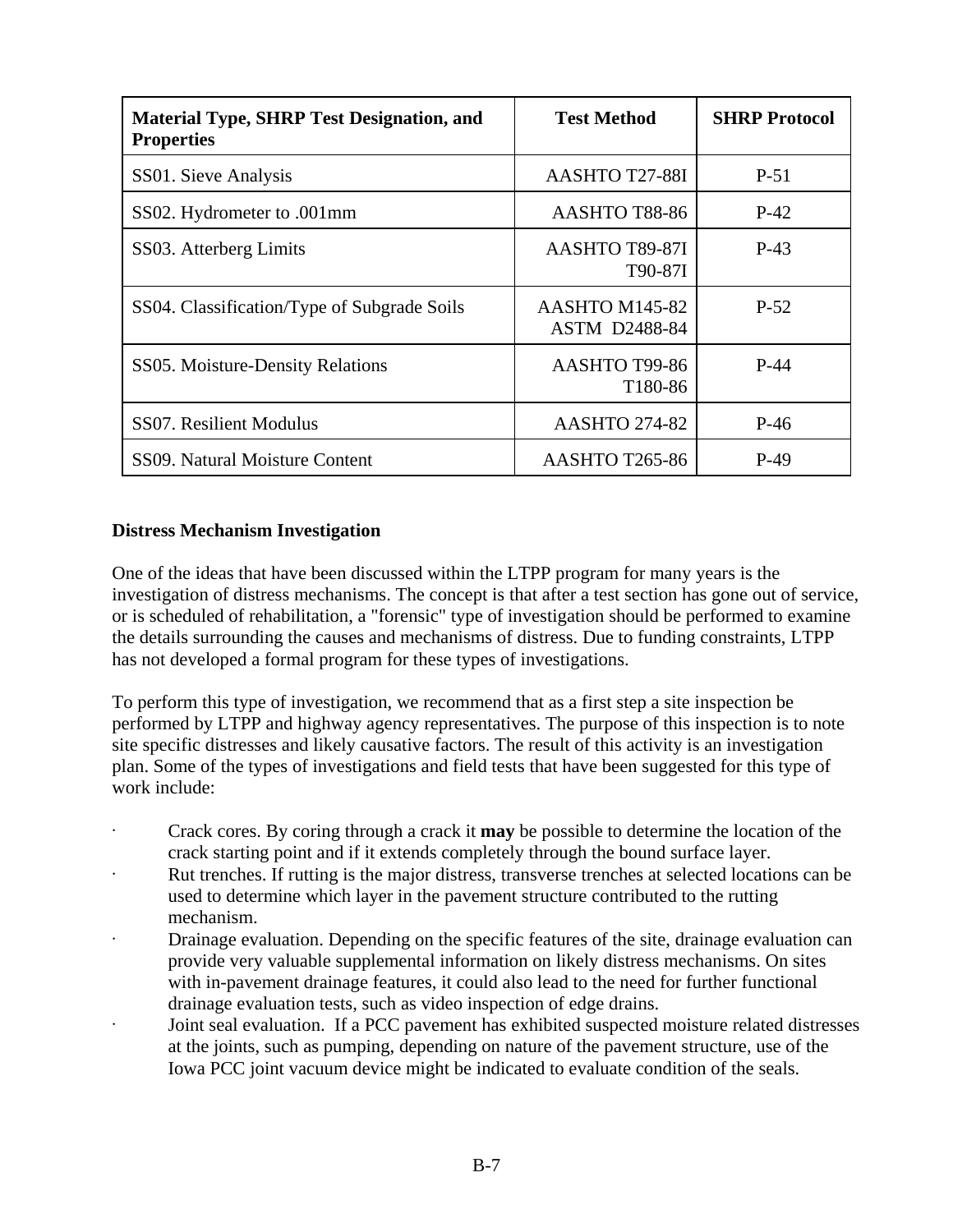While this approach is based on "what failed", equally important and more difficult to addressed is the investigation of "what worked" and why. Similar to diagnosing problems with a car from a manufacturer's viewpoint, knowing what worked requires understanding of what didn't work. Hence, in the case of superior performing pavements, it may be deemed prudent to conduct addition exploratory tests to discover an unknown factor.

### **Thickness Variation**

If a test section is scheduled to go out of service, that is, no longer be monitored as part of the LTPP program, then measurements of the variation in the thickness of the bound surface layers is important. The concept is to obtain cores at the FWD test points within the test section. This reduces coring costs and provides significant information that can be used to improve the results from the backcalculation of FWD basin tests (i.e. non load transfer, corner, and edge tests on rigid pavements) and to quantify construction variability. First priority is to obtain thicknesses in the wheel path locations. Second priority is at the middle lane, basin test locations.

It is our present understanding that this site is proposed for monitoring continuation after rehabilitation. If the site is accepted for monitoring continuation, then this type of destructive sampling within the test section should not be performed. An on-site inspection maybe useful in evaluating the impact of the pipeline buried, in circa 1997, along the edge of the shoulder on the performance of this section. It is also noted that the agency has collected significant WIM traffic data on this site and has committed to reinstall the WIM scale after rehabilitation.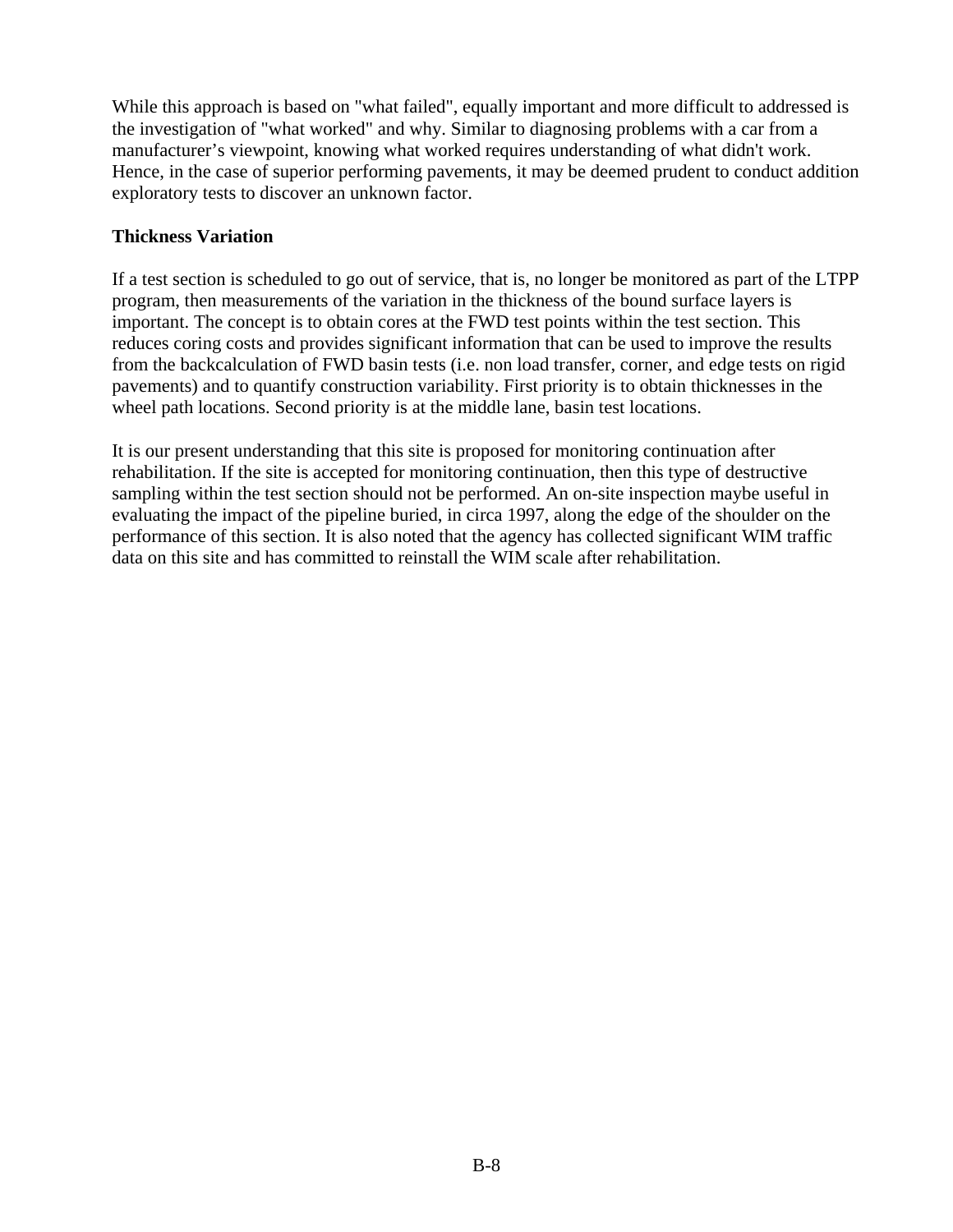**Appendix C - Guidelines for Trench Excavations**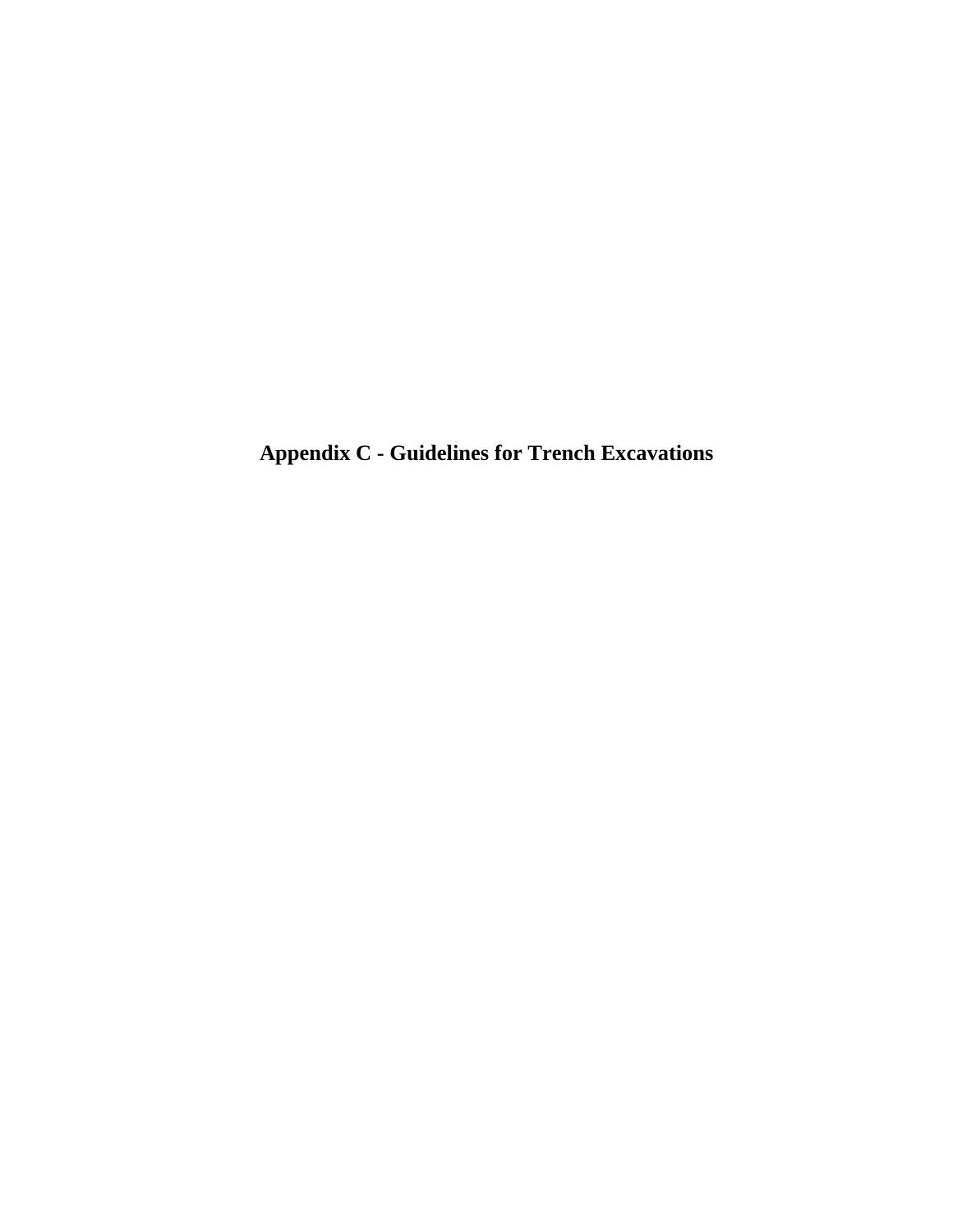### **Guidelines for Trench Excavations**

Trenches are suggested for all AC and AC/AC sections. Locations for trench excavation should be at station 0, 76m and 152 m. Dipstick measurements of transverse profile should be conducted prior to excavating the trench. Once completed, the surface bound layers should be sawed using care to prevent excess water from draining into the underlying materials. Dimensions of the excavation should include the edge of pavement to the centerline (or as close as safety allows) and approximately 1.2 m in width. In no case shall the trench be less than 1 meter in width.

On completion of saw cuts, portions of the AC layers should be carefully removed to expose the underlying base materials. Successive excavation, layer by layer is needed to allow for density and moisture testing of the unbound materials followed by bulk sampling. Once the excavation is advanced to subgrade an additional 0.3m of excavation is desired to provide samples and to expose the base/subgrade interface.

On completion of excavation the downstream trench face should be brushed clean to make possible identification of layer/lift interfaces. PK nails should be driven into the pavement at either end of the trench excavation on the downstream face. A string should be tied to the PK nails and pulled tight and level (no sag) to provide a reference line for measurements. Using the dipstick footpad spacing as a reference, measurements of the distances from the reference line to the interface of each layer/lift shall be recorded to the nearest 1 mm.

The following figures illustrate the trench location and concept of the measurement of layer thicknesses as described.

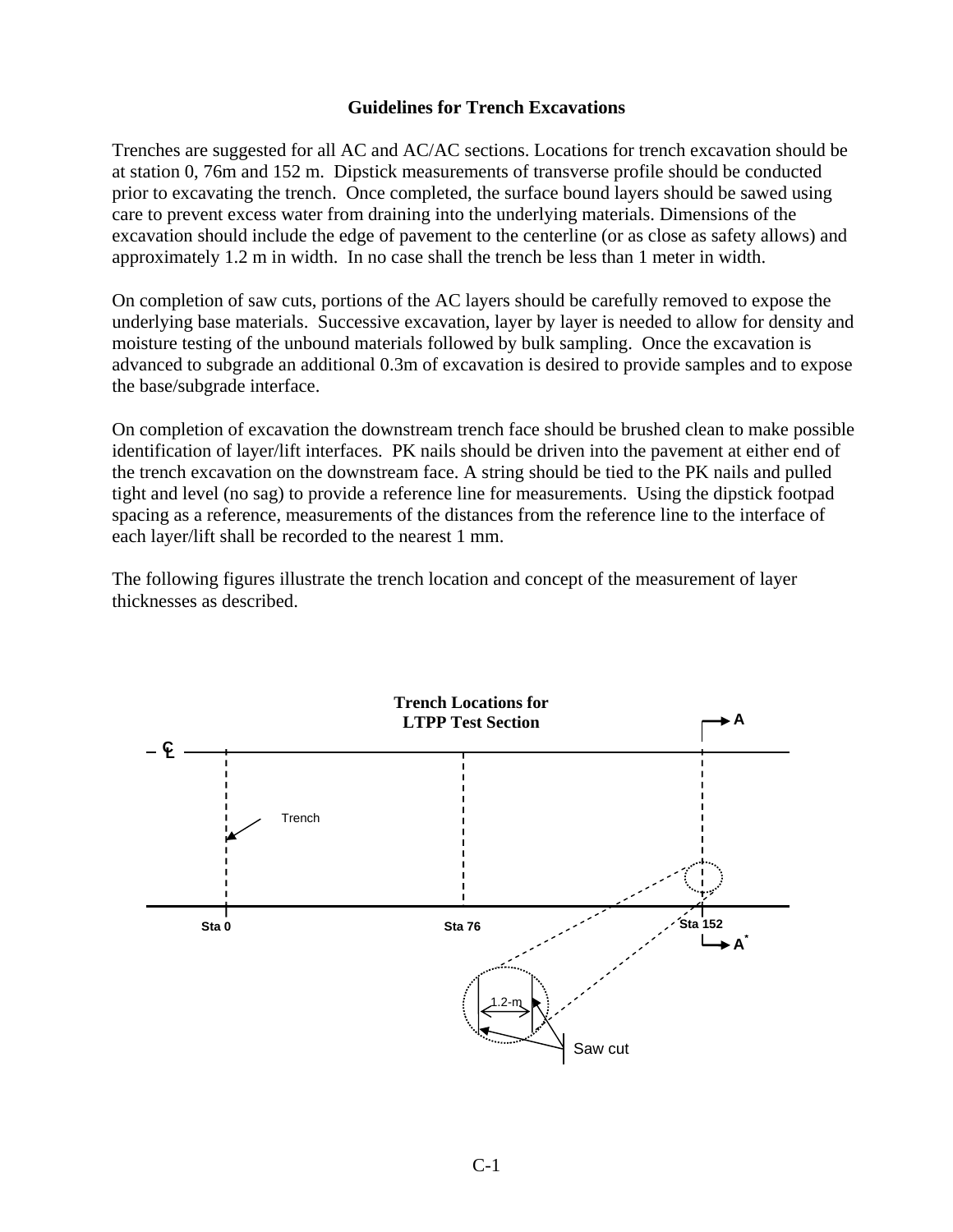

Distances (e.g. D1) are measured from the string line to the top of the layer. Layer numbers should correspond to the IMS layer number unless field conditions deviate from information contained in the database. Regardless, careful documentation of the layer description and measurements shall be made.

| Layer Number     |    |    |                |    |  |  |
|------------------|----|----|----------------|----|--|--|
| Offset, m        |    |    |                |    |  |  |
|                  | D. | D2 | D <sub>3</sub> | D4 |  |  |
| .305             |    |    |                |    |  |  |
| .610             |    |    |                |    |  |  |
| .915             |    |    |                |    |  |  |
| $\cdots$         |    |    |                |    |  |  |
| End (Centerline) |    |    |                |    |  |  |

### **Example of Measurement Data Table**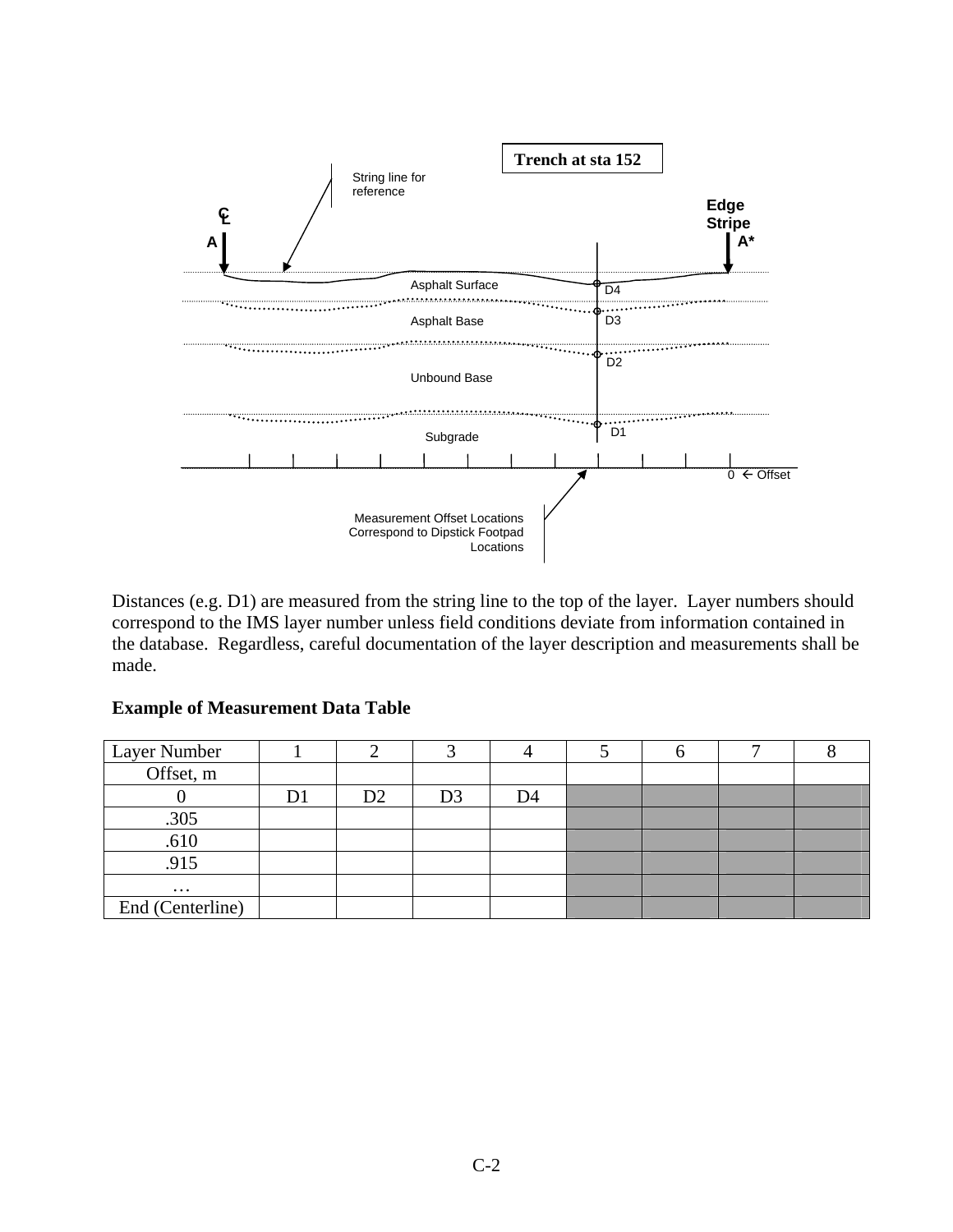**Appendix D - Coring Layout and NDT Location Suggestions**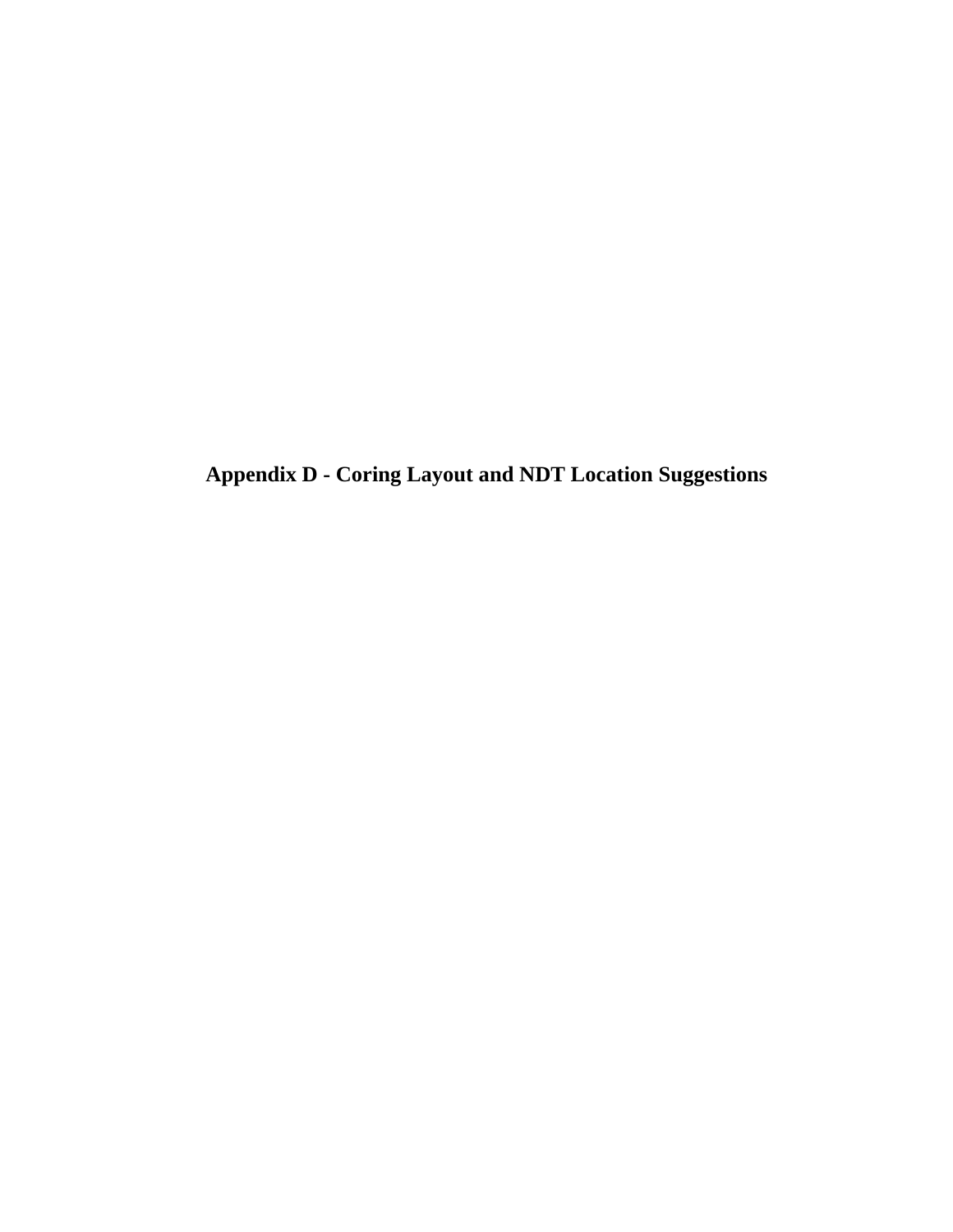### **AC and AC/AC**



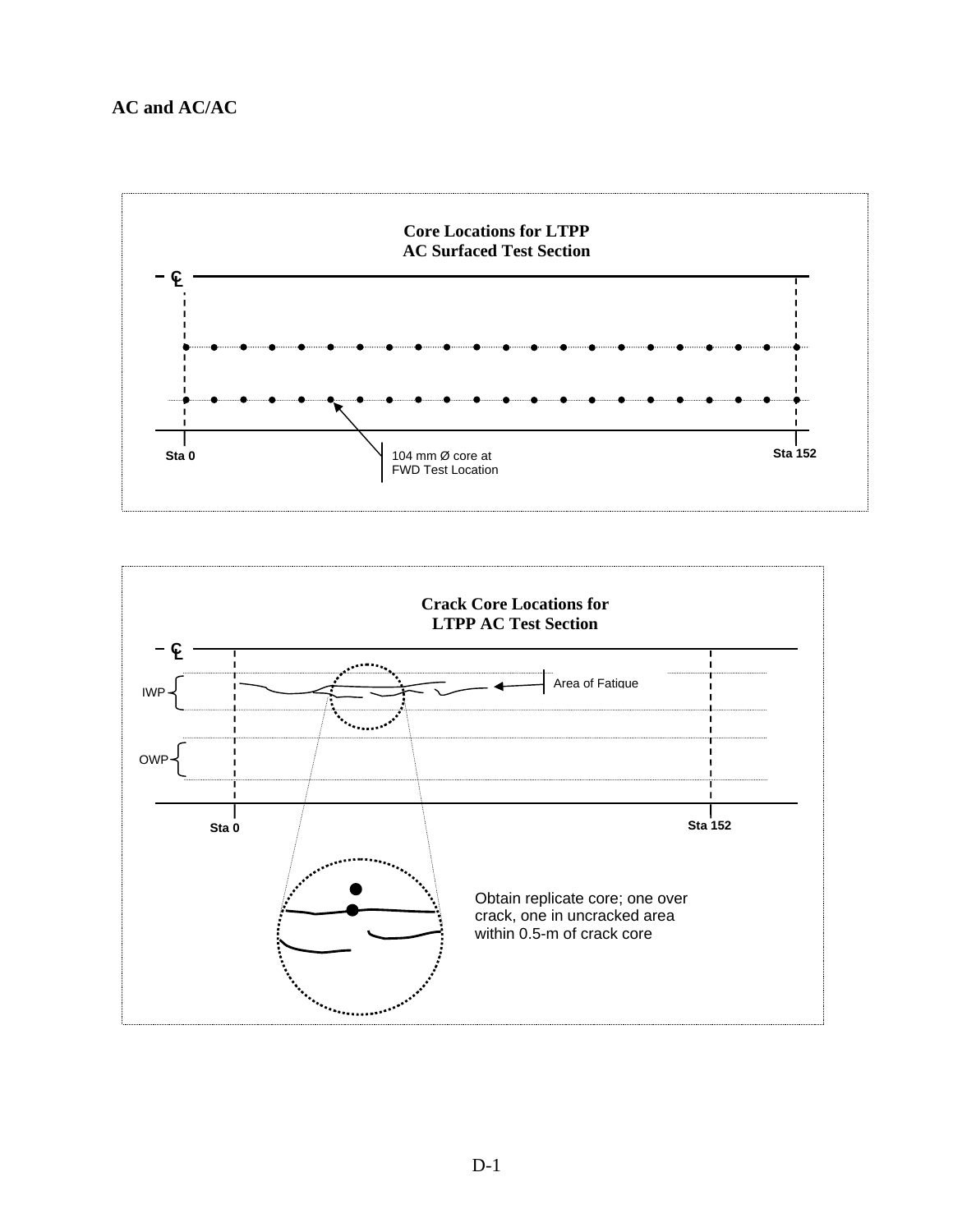

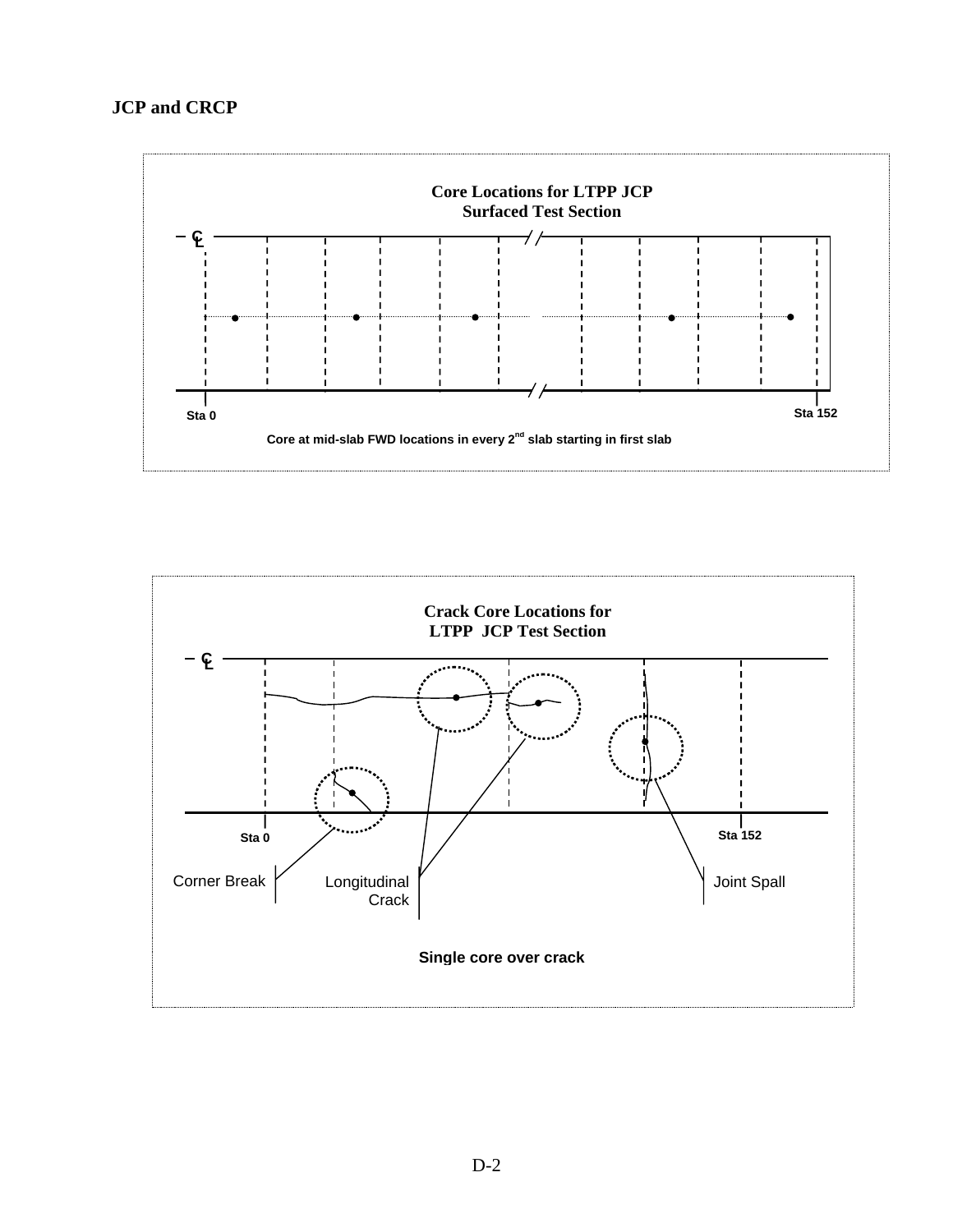## **AC/JCP**